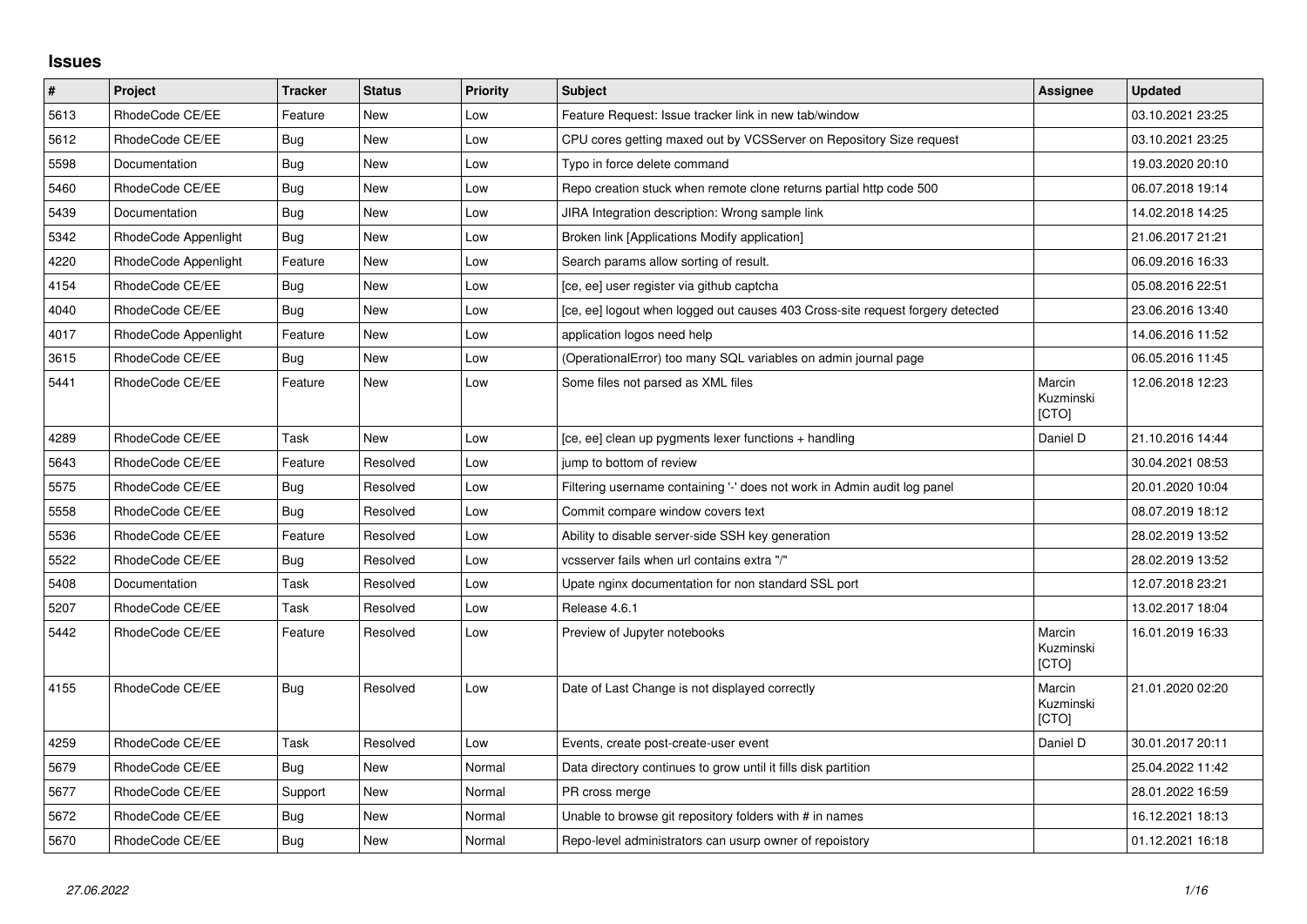| $\sharp$ | <b>Project</b>    | <b>Tracker</b> | <b>Status</b> | <b>Priority</b> | <b>Subject</b>                                                                                              | <b>Assignee</b> | <b>Updated</b>   |
|----------|-------------------|----------------|---------------|-----------------|-------------------------------------------------------------------------------------------------------------|-----------------|------------------|
| 5664     | RhodeCode CE/EE   | Bug            | New           | Normal          | Regression: When assigning permissions, cannot see own group in auto-complete<br>without special conditions |                 | 29.07.2021 10:49 |
| 5662     | RhodeCode CE/EE   | Bug            | <b>New</b>    | Normal          | Full text search not working due to crash in whoosh                                                         |                 | 07.06.2022 08:31 |
| 5657     | RhodeCode CE/EE   | Bug            | <b>New</b>    | Normal          | Error in maintenance page                                                                                   |                 | 30.03.2021 15:09 |
| 5654     | RhodeCode CE/EE   | Bug            | <b>New</b>    | Normal          | Comment formatting broken when containing $@$ in a code block                                               |                 | 24.02.2021 12:10 |
| 5649     | RhodeCode CE/EE   | <b>Bug</b>     | <b>New</b>    | Normal          | test-file-upload                                                                                            |                 | 17.12.2020 23:08 |
| 5644     | RhodeCode CE/EE   | Bug            | New           | Normal          | PR inks to comments not working if files are collapsed                                                      |                 | 02.12.2020 10:42 |
| 5641     | RhodeCode CE/EE   | Feature        | <b>New</b>    | Normal          | 'Add draft" / (x) button usability                                                                          |                 | 30.11.2020 20:53 |
| 5638     | RhodeCode CE/EE   | Feature        | <b>New</b>    | Normal          | Add "Copy full url path" button                                                                             |                 | 05.02.2021 20:23 |
| 5637     | RhodeCode CE/EE   | Feature        | <b>New</b>    | Normal          | Clone URL templates - add per repository/namespace                                                          |                 | 29.10.2020 09:38 |
| 5632     | RhodeCode CE/EE   | Bug            | New           | Normal          | Missing Parent Folder for Personal Repo lacks proper handling                                               |                 | 03.08.2020 07:56 |
| 5631     | RhodeCode CE/EE   | Feature        | <b>New</b>    | Normal          | Change target of PR                                                                                         |                 | 31.07.2020 17:05 |
| 5630     | RhodeCode CE/EE   | <b>Bug</b>     | <b>New</b>    | Normal          | Inline comments do not follow the line of code                                                              |                 | 21.07.2020 11:25 |
| 5629     | RhodeCode CE/EE   | Bug            | <b>New</b>    | Normal          | Diff truncated on small files                                                                               |                 | 21.07.2020 08:58 |
| 5628     | Documentation     | Bug            | New           | Normal          | Problems with SSH Connection docs                                                                           |                 | 06.05.2022 21:14 |
| 5627     | Documentation     | <b>Bug</b>     | New           | Normal          | Immediate re-run of rhodecode-index throws warnings on some repos (and suggests<br>rebuild from scratch)    |                 | 02.07.2020 19:41 |
| 5626     | RhodeCode CE/EE   | Bug            | New           | Normal          | Whoosh full-text indexing is fully indexing all repos, not recognizing forks                                |                 | 02.07.2020 19:24 |
| 5625     | Documentation     | Bug            | New           | Normal          | Feedback on RhodeCode Full-text search docs                                                                 |                 | 02.07.2020 19:22 |
| 5624     | RhodeCode CE/EE   | <b>Bug</b>     | New           | Normal          | Timeout when trying to test SMTP email configuration                                                        |                 | 01.07.2020 20:01 |
| 5618     | RhodeCode CE/EE   | Support        | New           | Normal          | Getting HTTP 502 Bad Gateway when trying to push (or clone) on a slow network                               |                 | 27.05.2020 21:56 |
| 5617     | RhodeCode CE/EE   | Feature        | New           | Normal          | Allow PRs to non-head bookmarks                                                                             |                 | 20.05.2020 12:25 |
| 5600     | RhodeCode CE/EE   | Feature        | New           | Normal          | Change default repository landing page                                                                      |                 | 27.01.2021 01:04 |
| 5595     | RhodeCode CE/EE   | Feature        | <b>New</b>    | Normal          | Group code review mail notification                                                                         |                 | 03.03.2020 10:17 |
| 5593     | RhodeCode CE/EE   | Support        | New           | Normal          | <b>SSH</b> connections                                                                                      |                 | 17.02.2020 16:18 |
| 5591     | Documentation     | Support        | New           | Normal          | documentation typo                                                                                          |                 | 04.02.2020 19:43 |
| 5590     | RhodeCode CE/EE   | Bug            | New           | Normal          | Pull Request creation takes 2 minutes                                                                       |                 | 28.05.2020 20:48 |
| 5588     | RhodeCode CE/EE   | Bug            | <b>New</b>    | Normal          | wrong rendering of issue tracker pattern                                                                    |                 | 29.01.2020 11:24 |
| 5586     | RhodeCode CE/EE   | Feature        | <b>New</b>    | Normal          | @mention should be a link                                                                                   |                 | 29.01.2020 11:46 |
| 5584     | RhodeCode CE/EE   | Feature        | <b>New</b>    | Normal          | 'update pull request link" message on vcs client                                                            |                 | 23.01.2020 10:32 |
| 5582     | RhodeCode Control | Feature        | <b>New</b>    | Normal          | Add the version number of a PR in the HTTP API                                                              |                 | 15.01.2020 10:45 |
| 5570     | RhodeCode CE/EE   | <b>Bug</b>     | <b>New</b>    | Normal          | Remap repositories always fail in RhodeCode community                                                       |                 | 04.10.2019 14:50 |
| 5559     | RhodeCode CE/EE   | Bug            | <b>New</b>    | Normal          | Timezone handling issue on repos list                                                                       |                 | 07.07.2019 22:19 |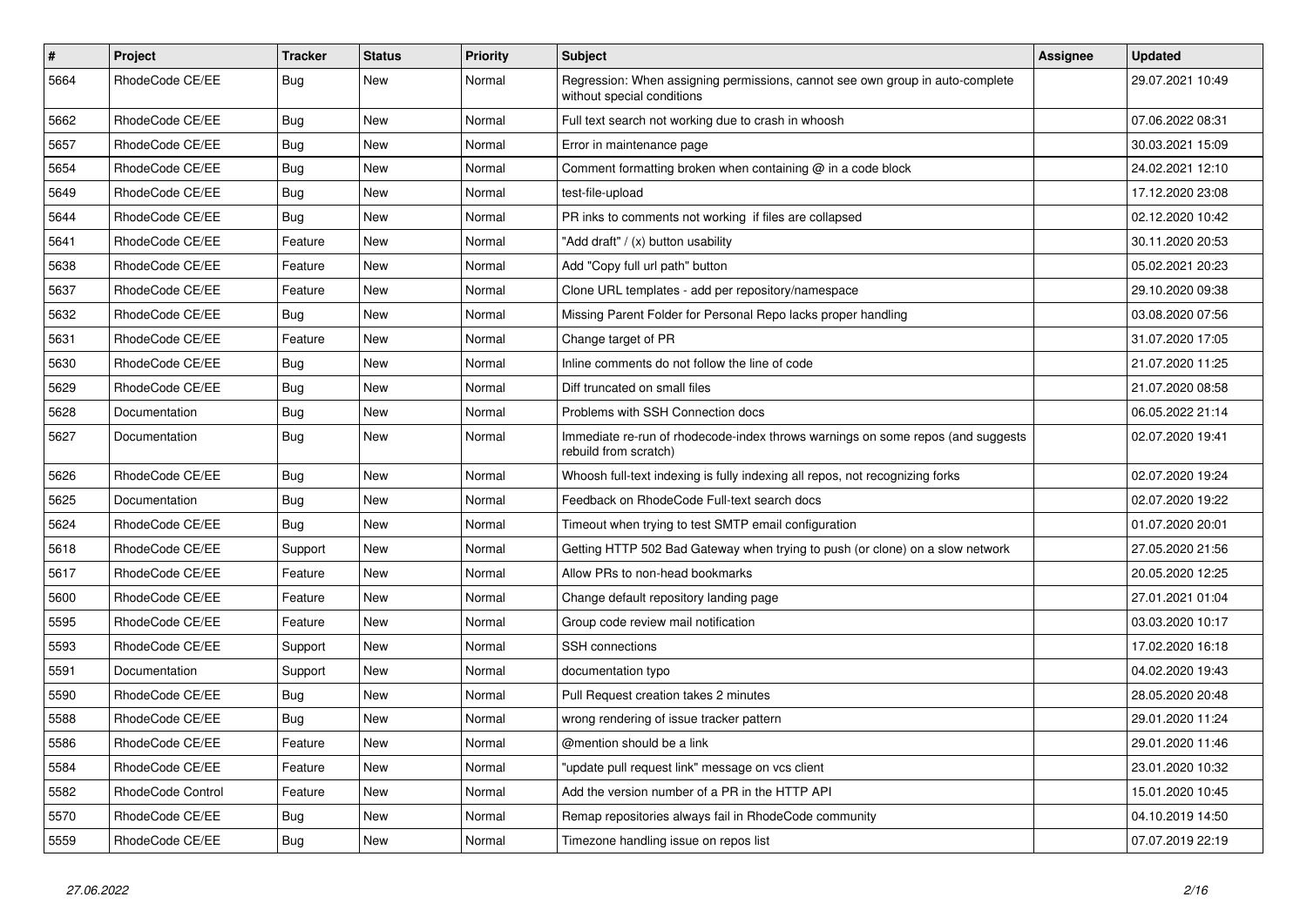| $\pmb{\#}$ | <b>Project</b>    | <b>Tracker</b> | <b>Status</b> | <b>Priority</b> | <b>Subject</b>                                                                                                    | Assignee | <b>Updated</b>   |
|------------|-------------------|----------------|---------------|-----------------|-------------------------------------------------------------------------------------------------------------------|----------|------------------|
| 5556       | RhodeCode CE/EE   | Bug            | New           | Normal          | After upgrade RhodeCode Enterprise, pull request via API adds repo owner as<br>default reviewer                   |          | 01.01.2020 13:09 |
| 5551       | Documentation     | Bug            | New           | Normal          | Mention LargeFile and LFS in the Backup page                                                                      |          | 21.04.2019 20:58 |
| 5550       | RhodeCode CE/EE   | Bug            | New           | Normal          | 500 Internal Server Error   The server has either erred or is incapable of performing<br>the requested operation. |          | 18.04.2019 17:12 |
| 5547       | RhodeCode CE/EE   | Bug            | <b>New</b>    | Normal          | UI not consistent between Firefox and Chrome                                                                      |          | 01.03.2019 23:35 |
| 5545       | RhodeCode CE/EE   | Bug            | <b>New</b>    | Normal          | Merge commit to contain the username/reponame of the origin                                                       |          | 28.02.2019 13:46 |
| 5543       | RhodeCode CE/EE   | Feature        | <b>New</b>    | Normal          | Repo API should have equivalent get_repo_audit_logs() to User API call<br>get_user_audit_logs()                   |          | 26.02.2019 12:22 |
| 5541       | RhodeCode CE/EE   | Support        | <b>New</b>    | Normal          | <b>SVN Settings: Repository Patterns</b>                                                                          |          | 16.12.2019 15:35 |
| 5540       | RhodeCode CE/EE   | Bug            | New           | Normal          | Rhode Code 4.15.2 VCS Caching(?) behaviour                                                                        |          | 25.02.2019 17:01 |
| 5538       | RhodeCode CE/EE   | Bug            | New           | Normal          | internal server error (UnicodeDecodeError) during rhodecode-index request                                         |          | 20.02.2019 14:43 |
| 5535       | RhodeCode Control | Bug            | <b>New</b>    | Normal          | improper rollback on upgrade failure                                                                              |          | 09.02.2019 21:12 |
| 5534       | RhodeCode Control | Feature        | New           | Normal          | extract/preload subcommand                                                                                        |          | 14.02.2019 14:45 |
| 5531       | RhodeCode Tools   | <b>Bug</b>     | <b>New</b>    | Normal          | rhodecode-index: default cli opts overwrite given mapping file                                                    |          | 17.07.2020 17:36 |
| 5529       | Documentation     | Support        | New           | Normal          | Documentation does not detail watched repositories                                                                |          | 07.02.2019 00:16 |
| 5527       | RhodeCode CE/EE   | Support        | New           | Normal          | API: expose human readable failure reason                                                                         |          | 30.01.2019 17:43 |
| 5512       | RhodeCode CE/EE   | Bug            | <b>New</b>    | Normal          | Show commit phase in summary view                                                                                 |          | 09.11.2018 21:37 |
| 5511       | RhodeCode CE/EE   | Feature        | <b>New</b>    | Normal          | New feature to synchronize the fork with the remote repo from the summary page                                    |          | 13.11.2018 01:23 |
| 5509       | RhodeCode CE/EE   | Bug            | New           | Normal          | Remove `limportant attributes` from UI elements                                                                   |          | 07.12.2018 07:40 |
| 5506       | RhodeCode CE/EE   | Bug            | New           | Normal          | Web UI fonts are not looking good and is difficult to read for people with low vision                             |          | 26.10.2018 09:38 |
| 5504       | RhodeCode CE/EE   | Feature        | New           | Normal          | Buttons to copy commit hash and to expand the commit message in the repo<br>summary view                          |          | 26.10.2018 00:59 |
| 5503       | RhodeCode CE/EE   | Support        | New           | Normal          | failed to upgrade to 4.13.3                                                                                       |          | 06.11.2018 18:28 |
| 5501       | RhodeCode Control | Bug            | New           | Normal          | rccontrol throwing rccontrol.lib.exceptions.SupervisorFailedToStart                                               |          | 19.05.2022 19:32 |
| 5500       | RhodeCode CE/EE   | <b>Bug</b>     | <b>New</b>    | Normal          | How to enable/set "RC_SKIP_HOOKS" to disable svn hooks?                                                           |          | 02.10.2018 07:45 |
| 5499       | RhodeCode CE/EE   | Support        | New           | Normal          | ERROR [celery.worker.consumer.consumer] consumer: Cannot connect                                                  |          | 11.09.2018 08:39 |
| 5497       | RhodeCode CE/EE   | Support        | New           | Normal          | hg push hangs                                                                                                     |          | 30.08.2018 22:15 |
| 5496       | RhodeCode CE/EE   | Support        | New           | Normal          | database migration 4.11.6 mysgl to 4.12.4 postgres                                                                |          | 27.08.2018 21:17 |
| 5495       | RhodeCode CE/EE   | Support        | New           | Normal          | Idap to crowd users_groups sync source                                                                            |          | 10.09.2018 22:09 |
| 5494       | RhodeCode CE/EE   | Bug            | New           | Normal          | rccontrol's python package management causes slow VCS SSH                                                         |          | 02.04.2019 11:56 |
| 5492       | RhodeCode CE/EE   | Bug            | New           | Normal          | VCSServer + SVN 1.10                                                                                              |          | 26.07.2018 15:01 |
| 5484       | RhodeCode CE/EE   | Support        | New           | Normal          | Setting up ssh, remote hg not found                                                                               |          | 06.07.2018 23:41 |
| 5475       | RhodeCode CE/EE   | Bug            | New           | Normal          | Unable to locate user in OpenLDAP directory via Idaps                                                             |          | 08.06.2018 20:06 |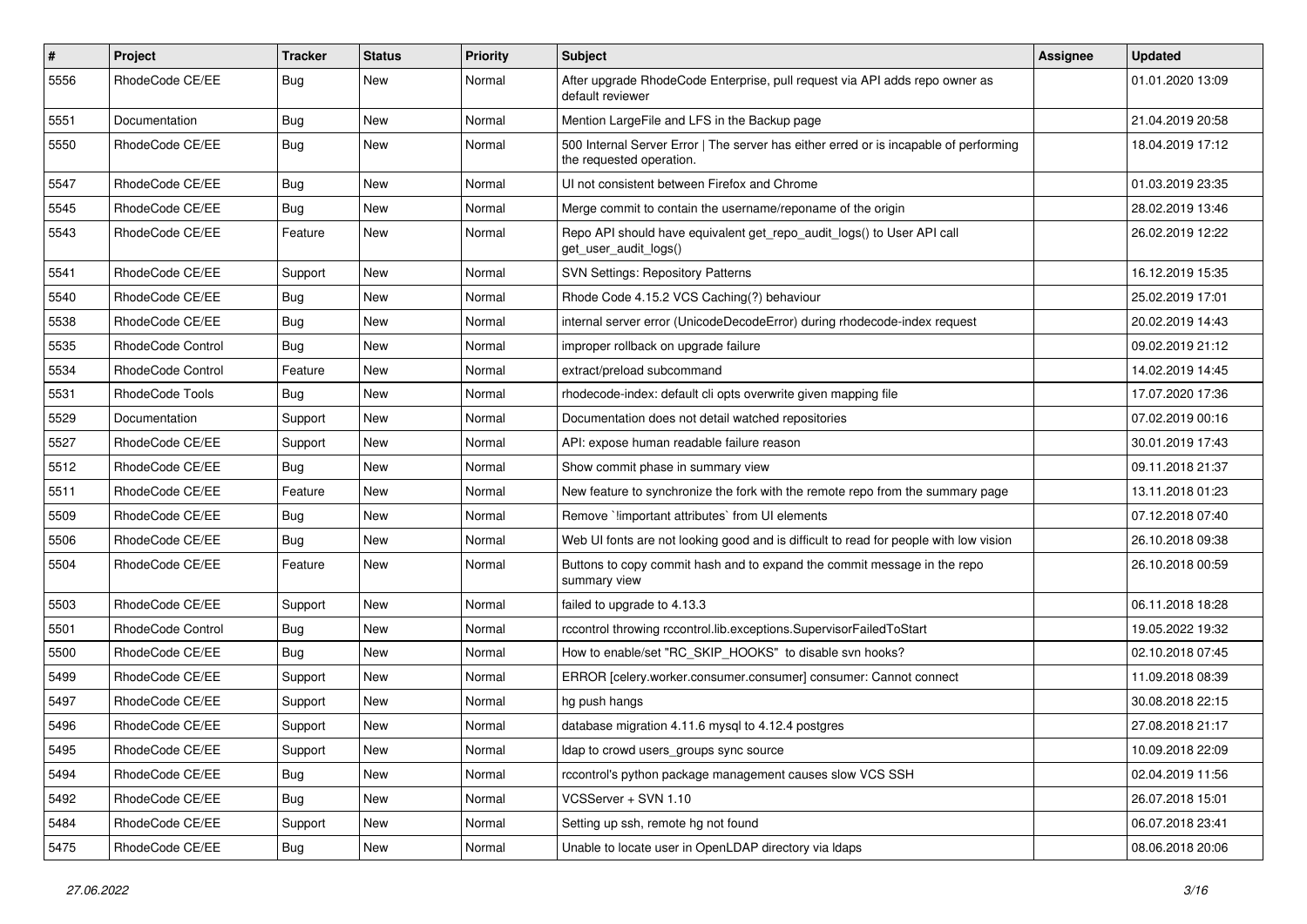| $\pmb{\#}$ | Project         | <b>Tracker</b> | <b>Status</b> | <b>Priority</b> | <b>Subject</b>                                                                                                                                                                       | Assignee | <b>Updated</b>   |
|------------|-----------------|----------------|---------------|-----------------|--------------------------------------------------------------------------------------------------------------------------------------------------------------------------------------|----------|------------------|
| 5471       | RhodeCode CE/EE | Bug            | New           | Normal          | Webhook integration failing: need more than 3 values to unpack                                                                                                                       |          | 01.06.2018 02:26 |
| 5468       | RhodeCode CE/EE | Support        | <b>New</b>    | Normal          | Check logic for updating last commit for repository groups                                                                                                                           |          | 30.08.2018 09:47 |
| 5462       | RhodeCode CE/EE | Bug            | New           | Normal          | create repo api fails with celery enabled                                                                                                                                            |          | 10.07.2018 17:49 |
| 5450       | RhodeCode Tools | Bug            | New           | Normal          | rhodecode-api get_license_info no longer works                                                                                                                                       |          | 17.07.2018 15:01 |
| 5410       | RhodeCode CE/EE | <b>Bug</b>     | <b>New</b>    | Normal          | After converting to CE, we get the following error when trying to view some repos in<br>the UI: "UnicodeDecodeError: 'ascii' codec can't decode byte" (full error in<br>Description) |          | 25.01.2018 20:45 |
| 5406       | RhodeCode CE/EE | Bug            | New           | Normal          | <b>Installer Fails</b>                                                                                                                                                               |          | 01.12.2017 11:52 |
| 5405       | RhodeCode CE/EE | <b>Bug</b>     | <b>New</b>    | Normal          | Add repository from UI leads to HTTP/404                                                                                                                                             |          | 28.11.2017 11:39 |
| 5404       | RhodeCode CE/EE | Task           | New           | Normal          | Add an option to detach review rules when deleting an user                                                                                                                           |          | 22.11.2017 11:23 |
| 5400       | RhodeCode CE/EE | Task           | New           | Normal          | User group - subgroup support                                                                                                                                                        |          | 06.11.2017 22:00 |
| 5394       | RhodeCode CE/EE | Support        | New           | Normal          | SVN to Git / Mercurial Migration                                                                                                                                                     |          | 03.10.2017 09:29 |
| 5371       | RhodeCode CE/EE | Bug            | <b>New</b>    | Normal          | Comment times in Pull Requests are off by 1 day                                                                                                                                      |          | 10.04.2018 15:11 |
| 5348       | Documentation   | <b>Bug</b>     | New           | Normal          | Uninstall documentaion missing some steps                                                                                                                                            |          | 06.07.2017 10:25 |
| 5347       | Documentation   | Bug            | <b>New</b>    | Normal          | Post Install steps should include Apache or Nginx setup.                                                                                                                             |          | 06.07.2017 10:23 |
| 5278       | RhodeCode CE/EE | Feature        | New           | Normal          | Require support for git repositories of the form git://                                                                                                                              |          | 13.04.2017 15:20 |
| 5273       | RhodeCode CE/EE | Feature        | New           | Normal          | Comment status                                                                                                                                                                       |          | 07.04.2017 13:10 |
| 5271       | RhodeCode CE/EE | Feature        | <b>New</b>    | Normal          | Private comments                                                                                                                                                                     |          | 07.04.2017 12:01 |
| 5269       | RhodeCode CE/EE | Support        | New           | Normal          | Upgrade from RC EE 3.7.1 to RC EE 4.x                                                                                                                                                |          | 29.06.2017 19:36 |
| 5256       | RhodeCode CE/EE | Feature        | New           | Normal          | Last repository access time.                                                                                                                                                         |          | 23.03.2017 16:34 |
| 5255       | RhodeCode CE/EE | Support        | New           | Normal          | I can't access issues created by me from mail                                                                                                                                        |          | 04.04.2017 11:28 |
| 5248       | Documentation   | Bug            | New           | Normal          | Installation of rhodecode-tools                                                                                                                                                      |          | 16.03.2017 16:35 |
| 5237       | Documentation   | Support        | <b>New</b>    | Normal          | documentation for DR                                                                                                                                                                 |          | 06.03.2017 23:34 |
| 5227       | RhodeCode CE/EE | Bug            | New           | Normal          | 400 during a svn checkout, file with special chars                                                                                                                                   |          | 23.02.2017 17:43 |
| 5218       | RhodeCode CE/EE | Bug            | New           | Normal          | 500 when forking repository, when using special chars in password.                                                                                                                   |          | 19.02.2017 21:46 |
| 5200       | RhodeCode CE/EE | <b>Task</b>    | <b>New</b>    | Normal          | investigate search improvements                                                                                                                                                      |          | 16.12.2019 16:04 |
| 4669       | RhodeCode CE/EE | Task           | New           | Normal          | disable pytest sugar on nix-build                                                                                                                                                    |          | 01.12.2016 12:52 |
| 4312       | RhodeCode CE/EE | Task           | <b>New</b>    | Normal          | Storage location changes                                                                                                                                                             |          | 11.07.2017 13:31 |
| 4303       | RhodeCode CE/EE | Support        | New           | Normal          | rhodecode instance                                                                                                                                                                   |          | 08.11.2016 16:32 |
| 4301       | RhodeCode CE/EE | Feature        | <b>New</b>    | Normal          | [API] toggle force_password_reset in api for Idap users                                                                                                                              |          | 28.10.2016 15:43 |
| 4299       | RhodeCode CE/EE | Task           | New           | Normal          | TEMPLATE repo groups                                                                                                                                                                 |          | 22.09.2017 10:26 |
| 4290       | RhodeCode CE/EE | Task           | New           | Normal          | Allow to transplant the review status to merged commits                                                                                                                              |          | 17.04.2018 21:50 |
| 4285       | RhodeCode CE/EE | Bug            | New           | Normal          | Intermittent error while trying to create or fork a repository                                                                                                                       |          | 17.10.2016 22:42 |
| 4272       | RhodeCode CE/EE | Feature        | New           | Normal          | Better SPAM protection                                                                                                                                                               |          | 12.10.2016 11:14 |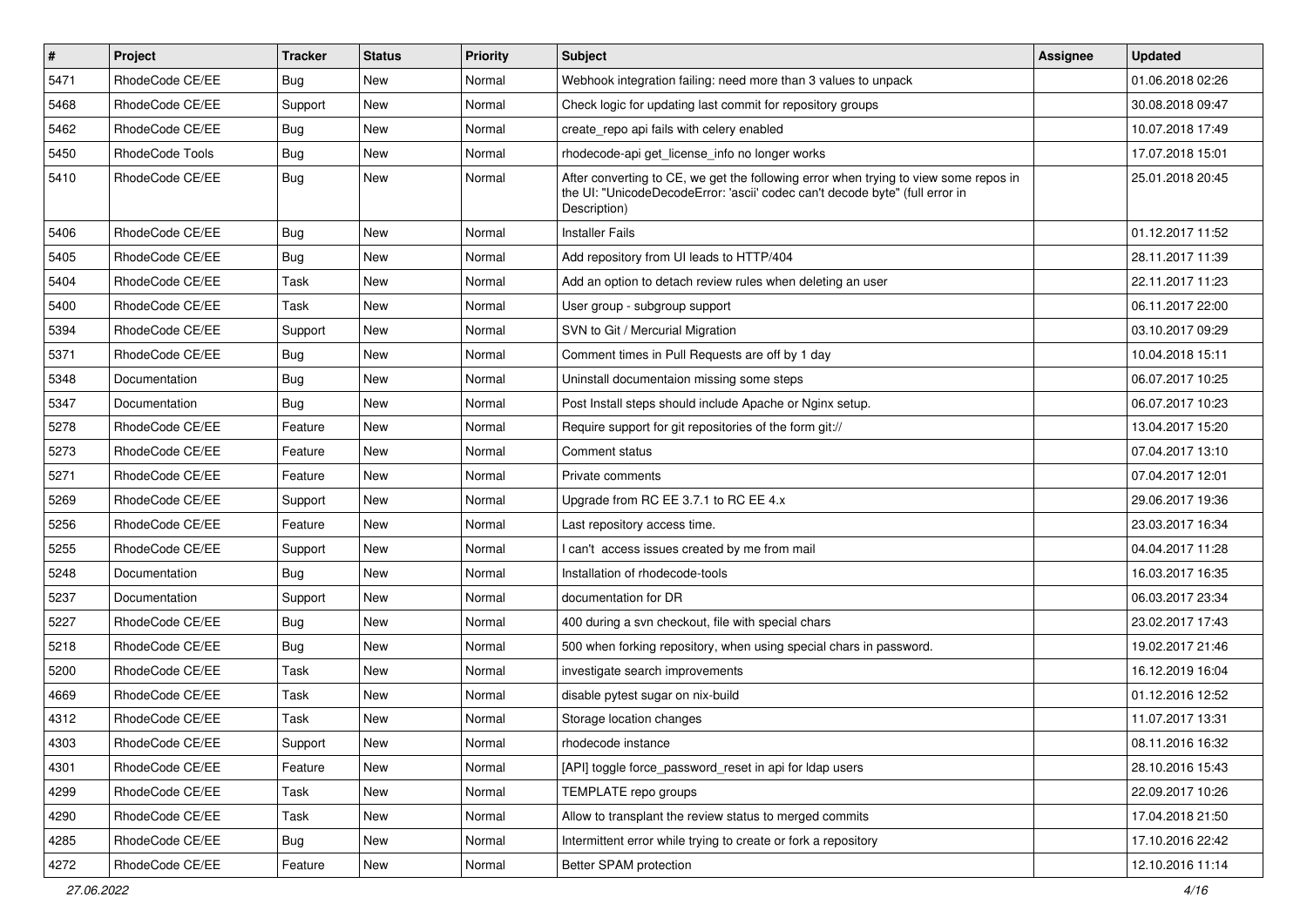| $\pmb{\#}$ | Project              | <b>Tracker</b> | <b>Status</b> | Priority | <b>Subject</b>                                                                      | Assignee | <b>Updated</b>   |
|------------|----------------------|----------------|---------------|----------|-------------------------------------------------------------------------------------|----------|------------------|
| 4255       | RhodeCode CE/EE      | <b>Bug</b>     | New           | Normal   | [translation, i18n] translation not being applied to integrations pages             |          | 30.09.2016 15:56 |
| 4252       | RhodeCode CE/EE      | Support        | New           | Normal   | Backup & Recovery                                                                   |          | 07.10.2016 19:47 |
| 4226       | RhodeCode CE/EE      | Feature        | New           | Normal   | [settings, system info] add VCS and Channelstream status to System Info             |          | 14.09.2016 16:45 |
| 4222       | RhodeCode CE/EE      | Feature        | New           | Normal   | Configurable detection of READMEs                                                   |          | 09.09.2016 10:05 |
| 4216       | RhodeCode CE/EE      | Task           | <b>New</b>    | Normal   | [ux, renderers] implement consistent rendering for text fields                      |          | 06.09.2016 11:46 |
| 4191       | RhodeCode CE/EE      | Feature        | New           | Normal   | Add custom Image logo option to header                                              |          | 22.08.2016 14:49 |
| 4190       | RhodeCode CE/EE      | Bug            | New           | Normal   | [tests] fix or remove rst xss inline test                                           |          | 22.08.2016 12:15 |
| 4189       | RhodeCode CE/EE      | Bug            | New           | Normal   | [tests, git] count of commit ids is different for git than hg when comparing remote |          | 22.08.2016 12:34 |
| 4188       | RhodeCode CE/EE      | <b>Bug</b>     | New           | Normal   | [tests, svn] changeset tests produce different results for svn                      |          | 22.08.2016 09:54 |
| 4182       | RhodeCode CE/EE      | Feature        | New           | Normal   | add direct link from notification to corresponding PR                               |          | 19.08.2016 12:35 |
| 4163       | RhodeCode CE/EE      | Task           | New           | Normal   | [ce, ee] celery refactor + upgrade                                                  |          | 15.08.2016 12:32 |
| 4144       | RhodeCode CE/EE      | Feature        | New           | Normal   | [ux] improve enable/disable of notifications                                        |          | 02.08.2016 17:19 |
| 4109       | RhodeCode CE/EE      | Bug            | New           | Normal   | [files] The "switch to commit" widget is broken after using browser back button     |          | 17.04.2018 21:50 |
| 4071       | RhodeCode Appenlight | Feature        | New           | Normal   | Allow for easy out-out of assigned permissions                                      |          | 05.07.2016 10:14 |
| 4064       | RhodeCode Appenlight | Feature        | New           | Normal   | Create a multiple action feature for Reports and Logs lists                         |          | 30.06.2016 15:18 |
| 4063       | RhodeCode Appenlight | Feature        | New           | Normal   | add option to specify custom value in dashboard select                              |          | 30.06.2016 15:17 |
| 4062       | RhodeCode Appenlight | Feature        | New           | Normal   | A way to see browser breakdown for an error                                         |          | 30.06.2016 15:16 |
| 4061       | RhodeCode Appenlight | Feature        | <b>New</b>    | Normal   | Timezone for applications                                                           |          | 30.06.2016 15:16 |
| 4060       | RhodeCode Appenlight | Feature        | New           | Normal   | Replayable requests                                                                 |          | 30.06.2016 15:15 |
| 4059       | RhodeCode Appenlight | Feature        | New           | Normal   | Server Monitoring                                                                   |          | 30.06.2016 15:15 |
| 4057       | RhodeCode Appenlight | Feature        | New           | Normal   | Negation option for search filter                                                   |          | 30.06.2016 15:12 |
| 4056       | RhodeCode Appenlight | Feature        | New           | Normal   | Optionally allow to filter graphs per machine in dashboard                          |          | 30.06.2016 15:12 |
| 4051       | RhodeCode CE/EE      | Task           | <b>New</b>    | Normal   | [ux, renderering] Consistent formatting on text fields.                             |          | 22.09.2017 10:27 |
| 4045       | RhodeCode CE/EE      | Task           | New           | Normal   | File permissions                                                                    |          | 17.04.2018 21:49 |
| 3994       | RhodeCode Appenlight | Bug            | New           | Normal   | during setup, user is given option to make admin account even if one does not exist |          | 08.06.2016 12:44 |
| 3990       | RhodeCode Appenlight | Bug            | New           | Normal   | some dashboard builder buttons are up against fields                                |          | 07.06.2016 12:01 |
| 3987       | RhodeCode Appenlight | Bug            | New           | Normal   | adjust footer so it's consistent with the website footer                            |          | 15.06.2016 10:20 |
| 3986       | RhodeCode Appenlight | <b>Bug</b>     | New           | Normal   | table headers should be left aligned                                                |          | 07.06.2016 11:53 |
| 3980       | RhodeCode CE/EE      | Feature        | New           | Normal   | Add CI engine                                                                       |          | 05.06.2016 21:32 |
| 3979       | RhodeCode CE/EE      | Feature        | New           | Normal   | Add kanban board                                                                    |          | 05.06.2016 21:20 |
| 3978       | RhodeCode CE/EE      | Feature        | New           | Normal   | Add bug tracker                                                                     |          | 05.06.2016 21:20 |
| 3977       | RhodeCode CE/EE      | Feature        | New           | Normal   | Wiki                                                                                |          | 05.06.2016 21:11 |
| 3963       | RhodeCode CE/EE      | Bug            | New           | Normal   | [ce] Getting a newly added repo via remap/rescan via api gives no data              |          | 27.05.2016 05:02 |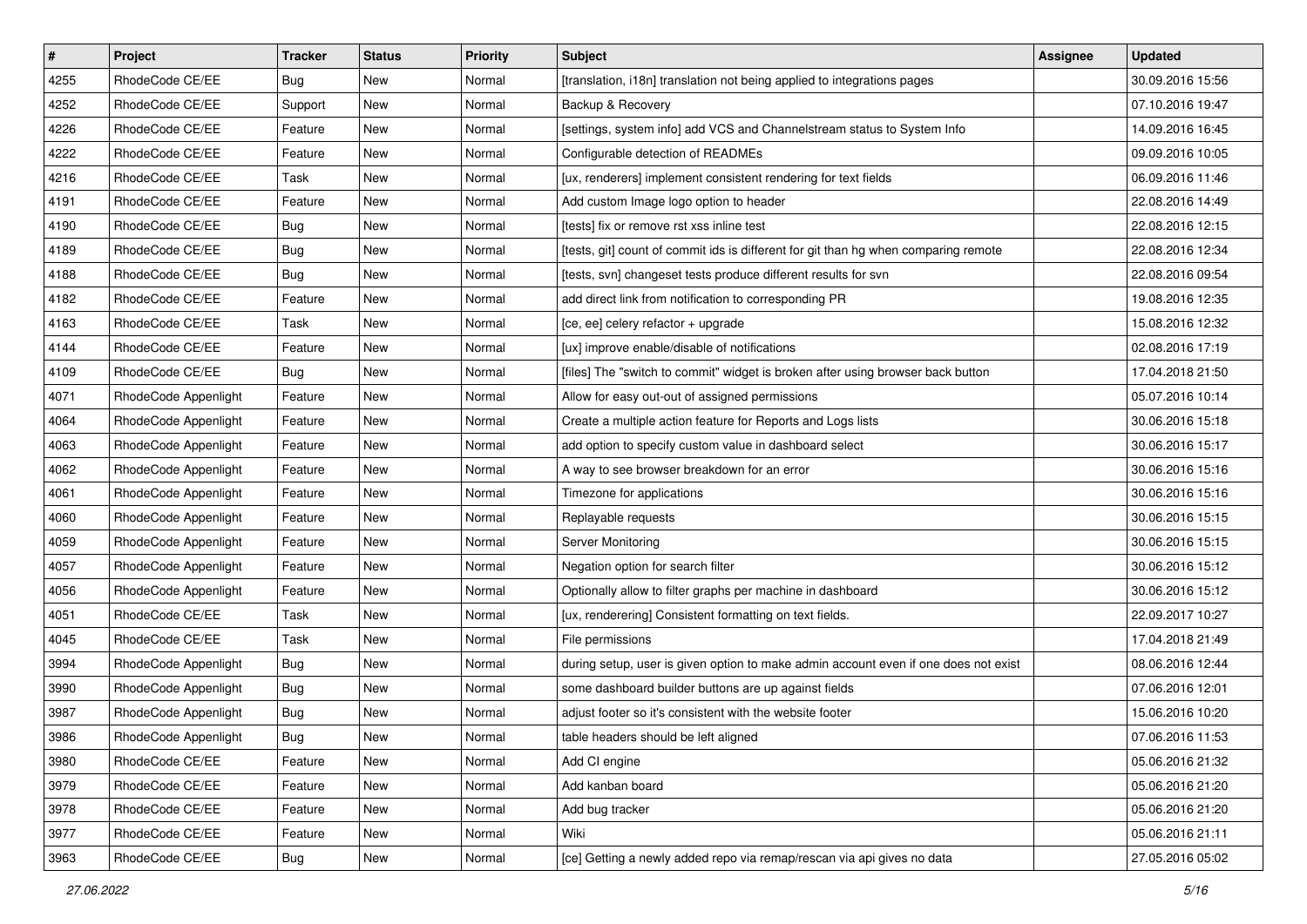| $\vert$ # | Project         | Tracker    | <b>Status</b> | <b>Priority</b> | <b>Subject</b>                                                                            | <b>Assignee</b>    | <b>Updated</b>   |
|-----------|-----------------|------------|---------------|-----------------|-------------------------------------------------------------------------------------------|--------------------|------------------|
| 3956      | RhodeCode CE/EE | <b>Bug</b> | New           | Normal          | [ce] - svn commit with all 'None' properties (author, message, etc.)                      |                    | 23.05.2016 17:22 |
| 3939      | RhodeCode CE/EE | Bug        | New           | Normal          | [ux] changelog filter blank after going back in browser                                   |                    | 18.05.2016 14:50 |
| 3923      | RhodeCode CE/EE | <b>Bug</b> | New           | Normal          | odd exception on running internal-code                                                    |                    | 09.08.2016 10:54 |
| 3922      | RhodeCode CE/EE | <b>Bug</b> | New           | Normal          | svn backend returns different diff to git/hg backends                                     |                    | 11.05.2016 14:29 |
| 3486      | RhodeCode CE/EE | Feature    | New           | Normal          | expose origin of permission in perm dict for users                                        |                    | 06.06.2016 10:54 |
| 3484      | RhodeCode CE/EE | Task       | New           | Normal          | oauth: reduce required permissions for 3rd party                                          |                    | 13.04.2016 12:33 |
| 3472      | RhodeCode CE/EE | Feature    | New           | Normal          | Expose unified hooks that can be used in SSH backend                                      |                    | 14.04.2016 17:54 |
| 3460      | RhodeCode CE/EE | Feature    | New           | Normal          | [ux, frontend] hide "show more" button when there is nothing more to show                 |                    | 11.04.2016 13:37 |
| 3455      | RhodeCode CE/EE | Feature    | New           | Normal          | [ux] commit message search should render entire commit message                            |                    | 07.04.2016 17:50 |
| 3441      | RhodeCode CE/EE | <b>Bug</b> | New           | Normal          | [ux] clicking on line in file view scrolls to that line                                   |                    | 05.04.2016 13:35 |
| 3440      | RhodeCode CE/EE | Feature    | New           | Normal          | [design, ux] mock-up user interface for adding a branch/bookmark                          |                    | 05.04.2016 09:21 |
| 3382      | RhodeCode CE/EE | Bug        | New           | Normal          | download superrepo with subrepos                                                          |                    | 25.03.2016 01:30 |
| 3377      | RhodeCode CE/EE | Task       | New           | Normal          | extra fields types extensions                                                             |                    | 24.03.2016 15:23 |
| 3376      | RhodeCode CE/EE | Task       | New           | Normal          | Repo action plugins                                                                       |                    | 24.03.2016 15:21 |
| 3373      | RhodeCode CE/EE | Feature    | New           | Normal          | Allow to create Bookmarks and Branches from UI                                            |                    | 05.04.2016 09:21 |
| 3362      | RhodeCode CE/EE | Task       | New           | Normal          | auth-plugins, indicate visually that plugin is turned on but NOT enabled                  |                    | 22.03.2016 19:03 |
| 3351      | RhodeCode CE/EE | <b>Bug</b> | New           | Normal          | Duplicate IP whitelist entry shows error flash                                            |                    | 21.03.2016 15:54 |
| 3334      | RhodeCode CE/EE | Bug        | New           | Normal          | Attempt to edit .coveragerc through the online file editor                                |                    | 17.03.2016 13:49 |
| 3333      | RhodeCode Tools | Task       | New           | Normal          | Create rhodecode-tools backup command for backup of RhodeCode Enterprise                  |                    | 17.03.2016 12:43 |
| 3332      | RhodeCode CE/EE | Support    | New           | Normal          | LDAP settings page: Add button "test connection"                                          |                    | 17.03.2016 10:23 |
| 3261      | RhodeCode CE/EE | Task       | New           | Normal          | mousetrap.js bump to latest 1.5.X version                                                 |                    | 17.03.2016 12:52 |
| 3260      | RhodeCode CE/EE | Task       | New           | Normal          | api: expose get_repo_node method                                                          |                    | 17.03.2016 12:56 |
| 3250      | RhodeCode CE/EE | Bug        | New           | Normal          | Posting a comment message is very slow !                                                  |                    | 17.03.2016 12:57 |
| 3022      | RhodeCode CE/EE | <b>Bug</b> | New           | Normal          | SVN support with repositories groups                                                      |                    | 26.07.2016 18:25 |
| 2944      | RhodeCode CE/EE | Task       | New           | Normal          | Bump gunicorn to 19.4 version                                                             |                    | 17.03.2016 12:58 |
| 2882      | RhodeCode CE/EE | Feature    | New           | Normal          | Bulk comment submit                                                                       |                    | 17.03.2016 17:50 |
| 2844      | RhodeCode CE/EE | Task       | New           | Normal          | Update Bcrypt to a maintained version                                                     |                    | 17.02.2018 20:37 |
| 1457      | RhodeCode CE/EE | Feature    | New           | Normal          | add allow permissions inheritance on repo groups                                          |                    | 22.09.2017 10:27 |
| 737       | Documentation   | Task       | New           | Normal          | What is an extra field and how do you add it?                                             |                    | 01.07.2016 14:15 |
| 148       | RhodeCode CE/EE | Feature    | New           | Normal          | [comments] Add per file and multiline comments in a changeset                             |                    | 25.05.2016 10:20 |
| 5553      | RhodeCode CE/EE | Bug        | New           | Normal          | Exceptions Tracker - Exception ID: 140095575901360 after upgrade to the lastes<br>version | Thierry<br>Wynsdau | 10.07.2019 10:33 |
| 5548      | RhodeCode CE/EE | Feature    | New           | Normal          | Initial Search API                                                                        | Peter Colledge     | 07.07.2019 22:21 |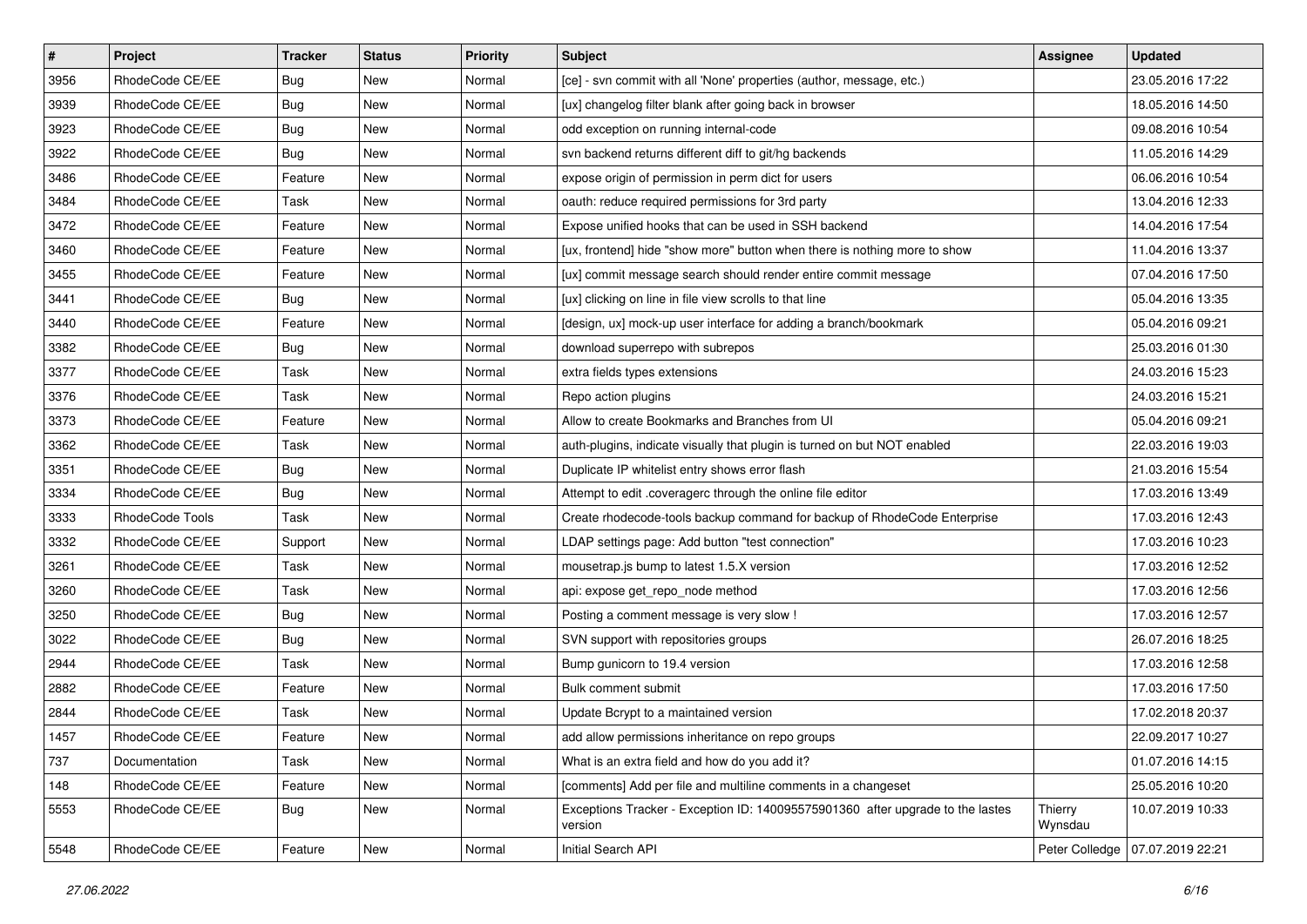| $\pmb{\#}$ | Project              | <b>Tracker</b> | <b>Status</b> | <b>Priority</b> | <b>Subject</b>                                                                                | Assignee                     | <b>Updated</b>   |
|------------|----------------------|----------------|---------------|-----------------|-----------------------------------------------------------------------------------------------|------------------------------|------------------|
| 4234       | RhodeCode CE/EE      | Task           | New           | Normal          | prepare and test RhodeCode VM image for AWS                                                   | Marcin Lulek                 | 11.07.2017 13:32 |
| 4052       | RhodeCode Appenlight | Task           | New           | Normal          | release fixes                                                                                 | Marcin Lulek                 | 29.06.2016 12:14 |
| 5653       | RhodeCode CE/EE      | Feature        | New           | Normal          | Extend SSH clone to support cloning by repo id.                                               | Marcin<br>Kuzminski<br>[CTO] | 17.02.2021 12:58 |
| 5382       | RhodeCode CE/EE      | Feature        | <b>New</b>    | Normal          | Support for repository aliases                                                                | Marcin<br>Kuzminski<br>[CTO] | 04.09.2017 15:17 |
| 5257       | RhodeCode CE/EE      | Bug            | <b>New</b>    | Normal          | Git repository with big binary file provokes error and strange behavior/memory leak<br>of RH. | Marcin<br>Kuzminski<br>[CTO] | 23.03.2017 22:02 |
| 4000       | RhodeCode CE/EE      | Feature        | <b>New</b>    | Normal          | Make compare more functional                                                                  | Marcin<br>Kuzminski<br>[CTO] | 18.11.2017 19:11 |
| 3483       | RhodeCode CE/EE      | Bug            | <b>New</b>    | Normal          | oauth: disable 3rd party registration if RhodeCode registration is disabled                   | Marcin<br>Kuzminski<br>[CTO] | 13.04.2016 12:13 |
| 4256       | RhodeCode CE/EE      | Bug            | New           | Normal          | [ce, ee, ux] Source code highlight colors conflict with red/green inserted/deleted<br>blocks  | Daniel D                     | 03.10.2016 05:00 |
| 4246       | RhodeCode CE/EE      | Task           | New           | Normal          | [ce, ee, vcs, git] add tests for annotated git tags                                           | Daniel D                     | 13.02.2018 18:03 |
| 4232       | RhodeCode CE/EE      | Feature        | New           | Normal          | [ce, ee, pr, compare] redo diffs, support side by side diffs, html diffs                      | Daniel D                     | 25.10.2016 15:40 |
| 4208       | RhodeCode CE/EE      | Bug            | <b>New</b>    | Normal          | [ce, ee] test errors get hidden by error page                                                 | Daniel D                     | 14.09.2016 12:00 |
| 4197       | RhodeCode CE/EE      | Task           | New           | Normal          | [ce, ee] get list of users with their permissions to a repository                             | Daniel D                     | 22.09.2017 10:30 |
| 4179       | RhodeCode CE/EE      | Task           | New           | Normal          | [ce, ee] refine perms summary list                                                            | Daniel D                     | 14.09.2016 12:09 |
| 4157       | RhodeCode CE/EE      | Feature        | New           | Normal          | [integrations] Integrate with industry standard SW development tools                          | Daniel D                     | 08.08.2016 12:55 |
| 4147       | RhodeCode CE/EE      | Task           | New           | Normal          | [ce, ee, docs] Events documentation                                                           | Daniel D                     | 15.08.2016 12:33 |
| 4120       | RhodeCode CE/EE      | Task           | <b>New</b>    | Normal          | [ce] replace get_repo_nodes api                                                               | Daniel D                     | 17.04.2018 21:49 |
| 3093       | Documentation        | Task           | New           | Normal          | [API] - update hg/git update pr API. Auto updates PR on push                                  | <b>Brian Butler</b>          | 01.07.2016 14:15 |
| 3092       | Documentation        | Task           | New           | Normal          | [RCE, ini] - doc available settings + check tender with Gemalto hacks                         | <b>Brian Butler</b>          | 01.07.2016 14:15 |
| 687        | Documentation        | Feature        | New           | Normal          | [Integraton ]- Elastic search integration                                                     | <b>Brian Butler</b>          | 01.07.2016 14:15 |
| 682        | Documentation        | Task           | New           | Normal          | Error Msg guide                                                                               | <b>Brian Butler</b>          | 01.07.2016 14:15 |
| 659        | Documentation        | Feature        | New           | Normal          | Peer to Peer Failover                                                                         | <b>Brian Butler</b>          | 01.07.2016 14:15 |
| 5270       | RhodeCode CE/EE      | Task           | New           | Normal          | Comments updates                                                                              | Bartłomiej<br>Wołyńczyk      | 17.04.2018 21:51 |
| 4074       | RhodeCode CE/EE      | Feature        | New           | Normal          | Edit review comment                                                                           | Bartłomiej<br>Wołyńczyk      | 17.04.2018 21:51 |
| 5533       | RhodeCode Control    | Feature        | In Progress   | Normal          | Support busybox tar                                                                           |                              | 09.02.2019 22:09 |
| 5316       | RhodeCode CE/EE      | Feature        | In Progress   | Normal          | UI should provide checkout URL for a SVN path                                                 |                              | 06.11.2017 21:59 |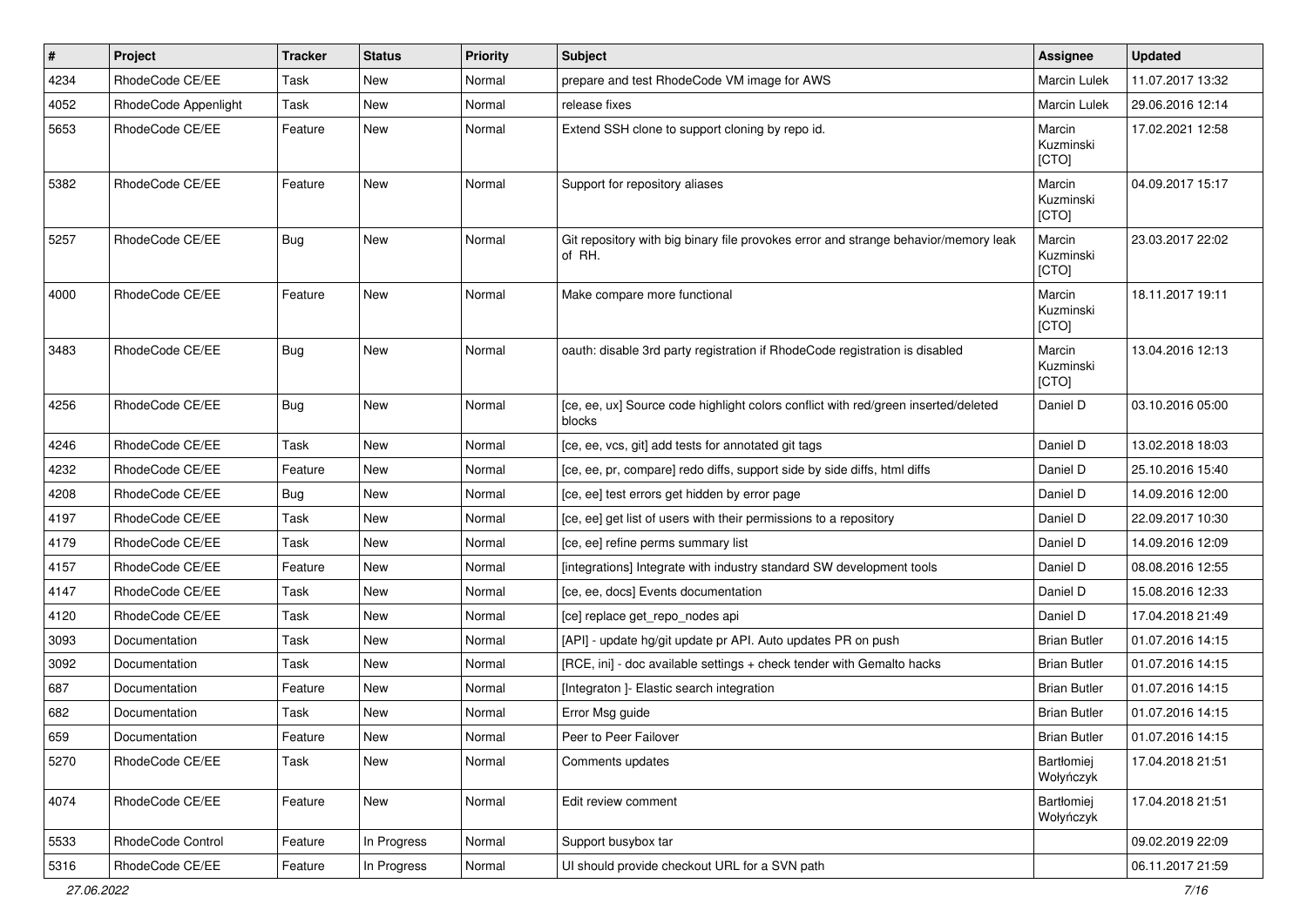| #    | Project         | <b>Tracker</b> | <b>Status</b> | <b>Priority</b> | Subject                                                                                                                              | <b>Assignee</b>              | <b>Updated</b>   |
|------|-----------------|----------------|---------------|-----------------|--------------------------------------------------------------------------------------------------------------------------------------|------------------------------|------------------|
| 3967 | RhodeCode CE/EE | Support        | In Progress   | Normal          | Server 500 error                                                                                                                     |                              | 11.08.2016 13:39 |
| 3504 | RhodeCode CE/EE | Task           | In Progress   | Normal          | [routing] Move static assets under a common prefix                                                                                   |                              | 19.07.2016 12:27 |
| 4193 | RhodeCode CE/EE | Feature        | In Progress   | Normal          | Improve Filter Functionality in the Change Log                                                                                       | Marcin<br>Kuzminski<br>[CTO] | 22.09.2017 10:25 |
| 4035 | RhodeCode CE/EE | Bug            | In Progress   | Normal          | failed to create whoosh index                                                                                                        | Marcin<br>Kuzminski<br>[CTO] | 06.07.2016 00:04 |
| 4110 | RhodeCode CE/EE | Bug            | In Progress   | Normal          | [ce, ee] repos can be named admin, static                                                                                            | Daniel D                     | 20.07.2016 19:51 |
| 5669 | RhodeCode CE/EE | <b>Bug</b>     | Resolved      | Normal          | Mercurial commit messages doesn't show cyrillic symbols                                                                              |                              | 01.10.2021 10:39 |
| 5656 | RhodeCode CE/EE | Bug            | Resolved      | Normal          | Error for branch permission page                                                                                                     |                              | 30.04.2021 08:53 |
| 5655 | RhodeCode CE/EE | Bug            | Resolved      | Normal          | New public gist's id is always auto generated                                                                                        |                              | 01.07.2021 12:06 |
| 5652 | RhodeCode CE/EE | Bug            | Resolved      | Normal          | Pull Requests: when title and descriptions contains character [] {} and () index out of<br>bound when attempting to comment/approve. |                              | 30.04.2021 08:53 |
| 5651 | RhodeCode CE/EE | Bug            | Resolved      | Normal          | Pull requests can get stuck if the diff is too large (it was created by mistake but we<br>can't open it to delete it)                |                              | 30.04.2021 08:53 |
| 5642 | RhodeCode CE/EE | Feature        | Resolved      | Normal          | pull request version column in commit list                                                                                           |                              | 30.04.2021 08:53 |
| 5635 | RhodeCode CE/EE | Feature        | Resolved      | Normal          | Remember column sorted by of the "Pull Requests You Participate In" table                                                            |                              | 30.11.2020 22:30 |
| 5634 | RhodeCode CE/EE | <b>Bug</b>     | Resolved      | Normal          | Quick Search Toolbar bugs out if pull request contains unicode double quote<br>character "                                           |                              | 12.10.2020 23:13 |
| 5633 | RhodeCode CE/EE | Bug            | Resolved      | Normal          | Moderately large pull requests fail because inefficient use of reviewer_data_json<br>column in pull_requests table                   |                              | 12.10.2020 23:13 |
| 5623 | RhodeCode CE/EE | Bug            | Resolved      | Normal          | Credentials for remote repository URL leaking in Repository Header                                                                   |                              | 22.07.2020 00:47 |
| 5620 | RhodeCode CE/EE | <b>Bug</b>     | Resolved      | Normal          | Regression of mail rendering in Thunderbird                                                                                          |                              | 15.06.2020 16:45 |
| 5619 | RhodeCode CE/EE | Bug            | Resolved      | Normal          | Setting Landing Commit to SVN Trunk results in Files tab hitting a 404                                                               |                              | 04.06.2020 23:51 |
| 5614 | RhodeCode CE/EE | Feature        | Resolved      | Normal          | Show context function name in hg diffs                                                                                               |                              | 23.04.2020 13:43 |
| 5611 | RhodeCode CE/EE | Feature        | Resolved      | Normal          | Add information "is the pull request up to date?" in the PR page                                                                     |                              | 03.10.2021 23:24 |
| 5609 | RhodeCode CE/EE | Support        | Resolved      | Normal          | Change git diff algorithm                                                                                                            |                              | 31.03.2020 22:08 |
| 5605 | RhodeCode CE/EE | Bug            | Resolved      | Normal          | Cannot set subversion compatibility to 1.10                                                                                          |                              | 30.03.2020 17:27 |
| 5603 | RhodeCode CE/EE | Feature        | Resolved      | Normal          | Code search - highlight matching search terms                                                                                        |                              | 30.03.2020 11:16 |
| 5601 | RhodeCode CE/EE | Feature        | Resolved      | Normal          | Default navigation should be by branch name not commit id                                                                            |                              | 04.06.2020 23:51 |
| 5596 | RhodeCode CE/EE | Bug            | Resolved      | Normal          | Pull Request duplicated after description edit                                                                                       |                              | 14.04.2020 13:28 |
| 5594 | RhodeCode CE/EE | <b>Bug</b>     | Resolved      | Normal          | Credentials in Repository Settings for Pull requests are exposed                                                                     |                              | 28.05.2020 20:25 |
| 5585 | RhodeCode CE/EE | Feature        | Resolved      | Normal          | Minimize downtime on rccontrol upgrade                                                                                               |                              | 27.03.2020 09:45 |
| 5583 | RhodeCode CE/EE | Feature        | Resolved      | Normal          | rcextensions hook for pull request comment                                                                                           |                              | 23.04.2020 13:42 |
| 5574 | RhodeCode CE/EE | Feature        | Resolved      | Normal          | hg: Information for external hooks                                                                                                   |                              | 30.07.2020 15:40 |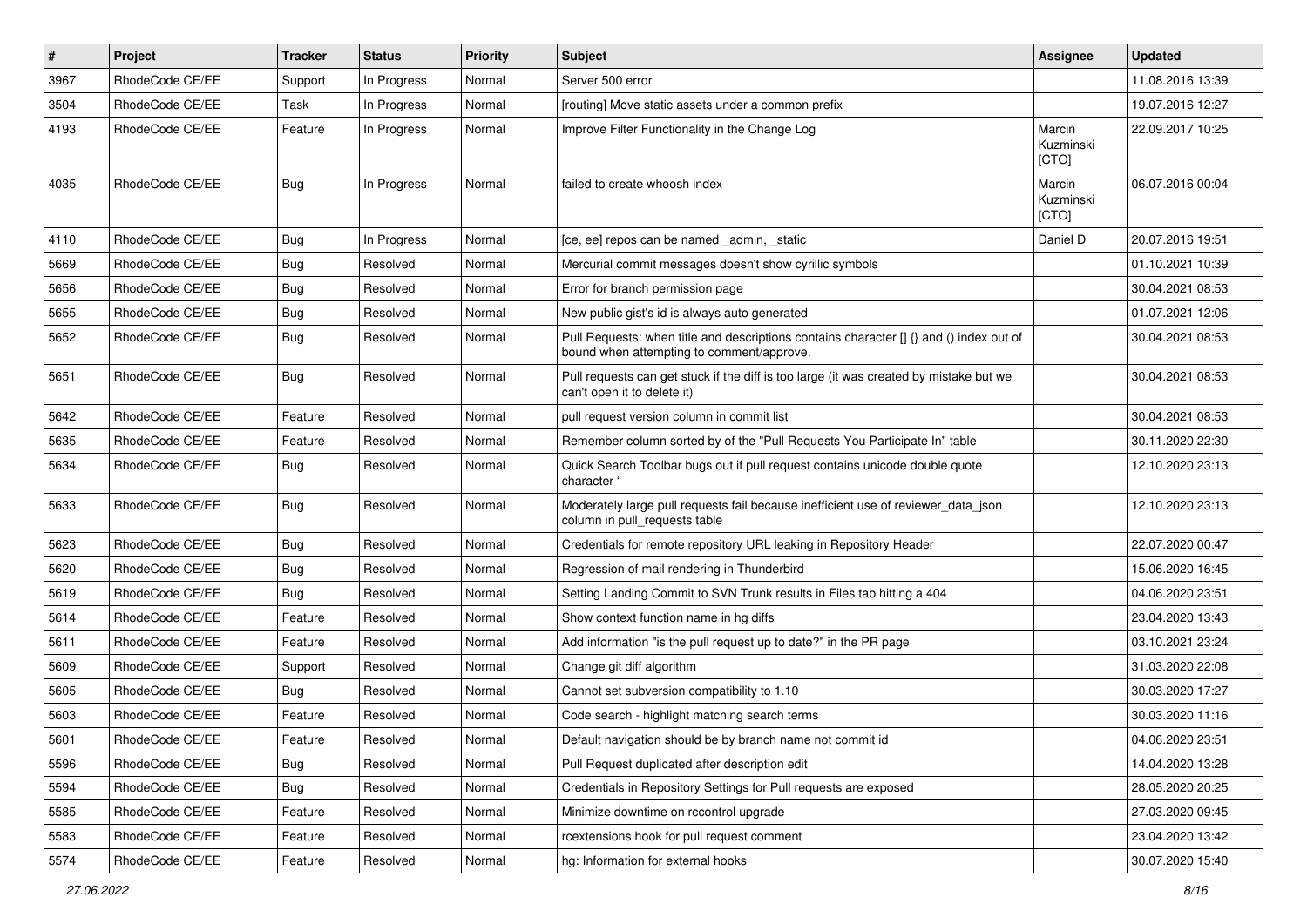| $\vert$ # | Project         | <b>Tracker</b> | <b>Status</b> | <b>Priority</b> | Subject                                                                                                                           | <b>Assignee</b> | <b>Updated</b>   |
|-----------|-----------------|----------------|---------------|-----------------|-----------------------------------------------------------------------------------------------------------------------------------|-----------------|------------------|
| 5573      | RhodeCode CE/EE | <b>Bug</b>     | Resolved      | Normal          | Wrong notification Base Url for Email-Integrations                                                                                |                 | 16.01.2020 08:53 |
| 5571      | RhodeCode CE/EE | <b>Bug</b>     | Resolved      | Normal          | redmine does not work with firefox any more                                                                                       |                 | 25.10.2019 12:38 |
| 5569      | RhodeCode CE/EE | <b>Bug</b>     | Resolved      | Normal          | SshWrapper error                                                                                                                  |                 | 21.01.2020 02:02 |
| 5561      | RhodeCode CE/EE | <b>Bug</b>     | Resolved      | Normal          | PR diff doesn't update when target changes                                                                                        |                 | 21.05.2020 11:53 |
| 5557      | RhodeCode CE/EE | Bug            | Resolved      | Normal          | Consider removing slashes from the RSS feed names                                                                                 |                 | 31.10.2019 19:54 |
| 5555      | RhodeCode CE/EE | Bug            | Resolved      | Normal          | Making Repository Public does not update the Default User Permissions                                                             |                 | 28.05.2020 20:26 |
| 5554      | RhodeCode CE/EE | Support        | Resolved      | Normal          | How to increase number of commits shown in pagination on dashboard and<br>changelog                                               |                 | 21.01.2020 02:08 |
| 5546      | RhodeCode CE/EE | Support        | Resolved      | Normal          | experiments with mercurial 4.9                                                                                                    |                 | 26.03.2019 09:23 |
| 5544      | RhodeCode CE/EE | Support        | Resolved      | Normal          | Use of authentication token with LDAP account results in account lockout when max<br>bad password attempts are configured in LDAP |                 | 27.02.2019 10:09 |
| 5537      | RhodeCode CE/EE | Task           | Resolved      | Normal          | Add owner to create_pull_request API                                                                                              |                 | 28.02.2019 13:52 |
| 5530      | RhodeCode CE/EE | Bug            | Resolved      | Normal          | Email integration has incorrect url                                                                                               |                 | 09.02.2019 10:33 |
| 5521      | RhodeCode CE/EE | <b>Bug</b>     | Resolved      | Normal          | Proxing SVN http requests does not work when using prefix for rhodecode.                                                          |                 | 28.02.2019 13:52 |
| 5520      | RhodeCode CE/EE | Feature        | Resolved      | Normal          | Show the head commits shas when the merge is prevented due to multiple heads                                                      |                 | 28.02.2019 13:52 |
| 5518      | RhodeCode CE/EE | Bug            | Resolved      | Normal          | Zero-sized files in /rhodecode/config/rcextensions/examples                                                                       |                 | 21.01.2020 02:18 |
| 5515      | RhodeCode CE/EE | <b>Bug</b>     | Resolved      | Normal          | PR default reviewer is incorrect                                                                                                  |                 | 28.02.2019 13:52 |
| 5507      | RhodeCode CE/EE | <b>Bug</b>     | Resolved      | Normal          | Markdown rendering needs improvement                                                                                              |                 | 15.08.2019 15:40 |
| 5505      | RhodeCode CE/EE | <b>Bug</b>     | Resolved      | Normal          | Notification emails from RhodeCode is garbled in Outlook 2016 web client                                                          |                 | 07.12.2018 09:49 |
| 5490      | RhodeCode CE/EE | <b>Bug</b>     | Resolved      | Normal          | Changes to repo group permissions via API are not audit logged                                                                    |                 | 28.02.2019 13:52 |
| 5482      | RhodeCode CE/EE | Bug            | Resolved      | Normal          | Changing a repo's 'Remote pull uri' in its Settings fails with 'No repo type specified'                                           |                 | 31.10.2018 08:37 |
| 5469      | RhodeCode CE/EE | Feature        | Resolved      | Normal          | elastisearch > 2.x not supported?                                                                                                 |                 | 21.01.2020 02:19 |
| 5461      | RhodeCode CE/EE | <b>Bug</b>     | Resolved      | Normal          | Changes to user group permissions via API are not audit logged                                                                    |                 | 30.08.2018 09:47 |
| 5457      | RhodeCode CE/EE | <b>Bug</b>     | Resolved      | Normal          | Internal server error on full-text search settings page with Elasticsearch                                                        |                 | 16.04.2018 09:08 |
| 5444      | RhodeCode CE/EE | <b>Bug</b>     | Resolved      | Normal          | Error while creating a pull request on a Mercurial repository                                                                     |                 | 17.04.2018 22:29 |
| 5423      | Documentation   | Support        | Resolved      | Normal          | API-Documentation for Method "create_repo_group" faulty                                                                           |                 | 22.01.2018 16:23 |
| 5412      | RhodeCode CE/EE | <b>Bug</b>     | Resolved      | Normal          | Webhook for "pullrequest commented" event returns incomplete data                                                                 |                 | 27.02.2018 18:00 |
| 5396      | RhodeCode CE/EE | Feature        | Resolved      | Normal          | Merge state with shadow repo should be created during pull request                                                                |                 | 12.10.2017 21:57 |
| 5395      | RhodeCode CE/EE | Support        | Resolved      | Normal          | Svn protocols and performance                                                                                                     |                 | 04.04.2019 18:08 |
| 5381      | RhodeCode CE/EE | Bug            | Resolved      | Normal          | Email integration changeset links invalid                                                                                         |                 | 06.09.2017 12:29 |
| 5380      | RhodeCode CE/EE | <b>Bug</b>     | Resolved      | Normal          | repo commits pageintion error                                                                                                     |                 | 06.09.2017 19:16 |
| 5379      | RhodeCode CE/EE | <b>Bug</b>     | Resolved      | Normal          | Journal RSS feed errors                                                                                                           |                 | 01.09.2017 16:40 |
| 5376      | RhodeCode CE/EE | Bug            | Resolved      | Normal          | error: pretxnchangegroup.acl hook failed: acl: user "" denied on branch "default"                                                 |                 | 16.08.2017 19:45 |
| 5375      | RhodeCode CE/EE | Support        | Resolved      | Normal          | How do I configure "Go to" to just search repository names?                                                                       |                 | 16.08.2017 18:00 |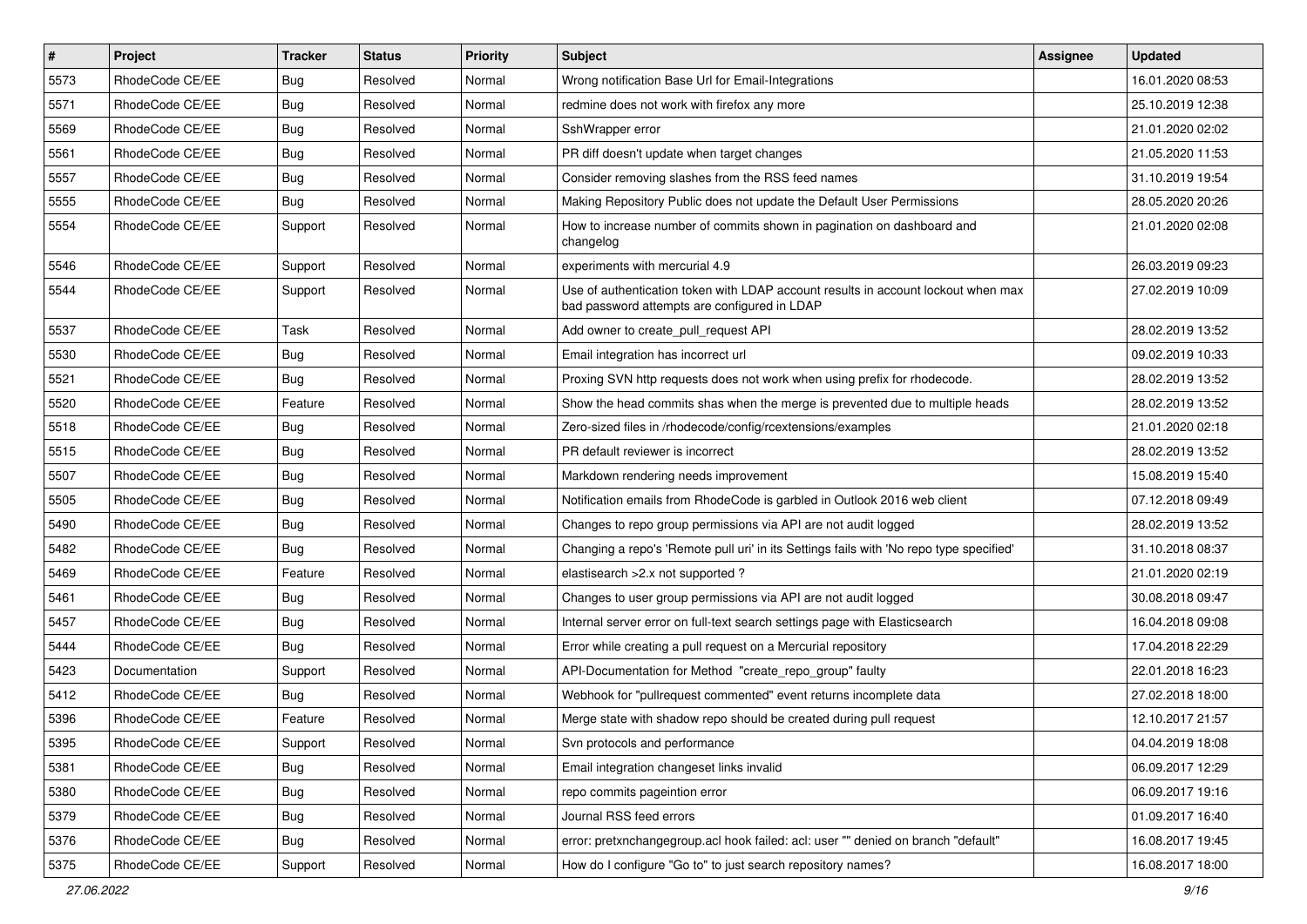| $\pmb{\#}$ | Project         | <b>Tracker</b> | <b>Status</b> | <b>Priority</b> | <b>Subject</b>                                                                           | Assignee | <b>Updated</b>   |
|------------|-----------------|----------------|---------------|-----------------|------------------------------------------------------------------------------------------|----------|------------------|
| 5343       | RhodeCode CE/EE | Task           | Resolved      | Normal          | SSH key management and SSH support                                                       |          | 18.08.2017 23:50 |
| 5337       | RhodeCode CE/EE | Bug            | Resolved      | Normal          | Possible memory leak after few Git Pull Requests                                         |          | 08.08.2017 13:08 |
| 5321       | RhodeCode CE/EE | Feature        | Resolved      | Normal          | Audit logs                                                                               |          | 21.06.2017 12:49 |
| 5304       | RhodeCode CE/EE | <b>Bug</b>     | Resolved      | Normal          | Email template not correct                                                               |          | 31.10.2018 08:36 |
| 5297       | RhodeCode CE/EE | Bug            | Resolved      | Normal          | Locale fails on a SuSE system                                                            |          | 31.10.2018 08:36 |
| 5277       | RhodeCode CE/EE | <b>Bug</b>     | Resolved      | Normal          | table id=user_list_table - Ajax error                                                    |          | 13.04.2017 01:04 |
| 5272       | RhodeCode CE/EE | Feature        | Resolved      | Normal          | Pull Request checklist                                                                   |          | 21.01.2020 02:09 |
| 5266       | RhodeCode CE/EE | Bug            | Resolved      | Normal          | Validate if changes in target branches get's propagated on Pull request updates          |          | 05.04.2017 18:10 |
| 5265       | RhodeCode CE/EE | Task           | Resolved      | Normal          | Enable phases support                                                                    |          | 11.05.2017 11:10 |
| 5259       | RhodeCode CE/EE | Bug            | Resolved      | Normal          | user-journal storage changes                                                             |          | 12.04.2017 00:04 |
| 5235       | RhodeCode CE/EE | Task           | Resolved      | Normal          | relative image support                                                                   |          | 10.03.2017 23:37 |
| 5229       | RhodeCode CE/EE | Task           | Resolved      | Normal          | add support for https://clipboardjs.com/                                                 |          | 21.01.2020 02:19 |
| 5225       | RhodeCode CE/EE | Task           | Resolved      | Normal          | add tag of author/contribitor to comments                                                |          | 11.05.2017 11:10 |
| 5221       | RhodeCode CE/EE | Task           | Resolved      | Normal          | Missing comment type in emails                                                           |          | 19.02.2017 21:46 |
| 5213       | RhodeCode CE/EE | <b>Bug</b>     | Resolved      | Normal          | Fixing Apache Proxy timeout issues                                                       |          | 14.02.2017 09:44 |
| 5210       | RhodeCode CE/EE | Bug            | Resolved      | Normal          | webook problems                                                                          |          | 13.02.2017 19:43 |
| 5203       | RhodeCode CE/EE | Task           | Resolved      | Normal          | optimise large repos speed                                                               |          | 08.09.2017 16:10 |
| 5202       | RhodeCode CE/EE | Task           | Resolved      | Normal          | run git gc and git repack on GIT repos when we have a scheduler via celery in<br>pyramid |          | 04.12.2017 20:49 |
| 5201       | RhodeCode CE/EE | Task           | Resolved      | Normal          | API: implement describe-methods                                                          |          | 13.02.2017 15:57 |
| 5198       | RhodeCode CE/EE | Task           | Resolved      | Normal          | remove pyro4 from enterprise                                                             |          | 07.02.2017 19:28 |
| 5187       | RhodeCode CE/EE | Feature        | Resolved      | Normal          | changelog dynamic loading of commits                                                     |          | 12.06.2018 12:31 |
| 5184       | RhodeCode CE/EE | Task           | Resolved      | Normal          | bump pyramid to 1.7.X                                                                    |          | 06.02.2017 21:50 |
| 5164       | RhodeCode CE/EE | Bug            | Resolved      | Normal          | non-web calls are leaking session objects                                                |          | 13.01.2017 01:30 |
| 5153       | Documentation   | Bug            | Resolved      | Normal          | Documentation: /tmp permissions                                                          |          | 04.01.2017 13:02 |
| 4678       | RhodeCode CE/EE | Task           | Resolved      | Normal          | Release 4.5.2                                                                            |          | 19.12.2016 17:32 |
| 4676       | RhodeCode CE/EE | <b>Bug</b>     | Resolved      | Normal          | Some admin passwords can make installation fail                                          |          | 16.12.2016 16:16 |
| 4675       | RhodeCode CE/EE | <b>Bug</b>     | Resolved      | Normal          | Disk free inodes are displayed incorrectly                                               |          | 13.12.2016 22:41 |
| 4666       | RhodeCode CE/EE | Task           | Resolved      | Normal          | Bump git and mercurial to latest versions                                                |          | 02.12.2016 19:01 |
| 4306       | RhodeCode CE/EE | Bug            | Resolved      | Normal          | Issue to push file with character # on a SVN                                             |          | 03.04.2017 16:44 |
| 4305       | RhodeCode CE/EE | Task           | Resolved      | Normal          | Meta-tagging could be excluded from limit                                                |          | 09.11.2016 19:27 |
| 4283       | RhodeCode CE/EE | Task           | Resolved      | Normal          | bump whoosh to 2.7.4 release                                                             |          | 13.12.2016 21:08 |
| 4274       | RhodeCode CE/EE | Bug            | Resolved      | Normal          | 500 error when push big objects                                                          |          | 13.02.2017 19:53 |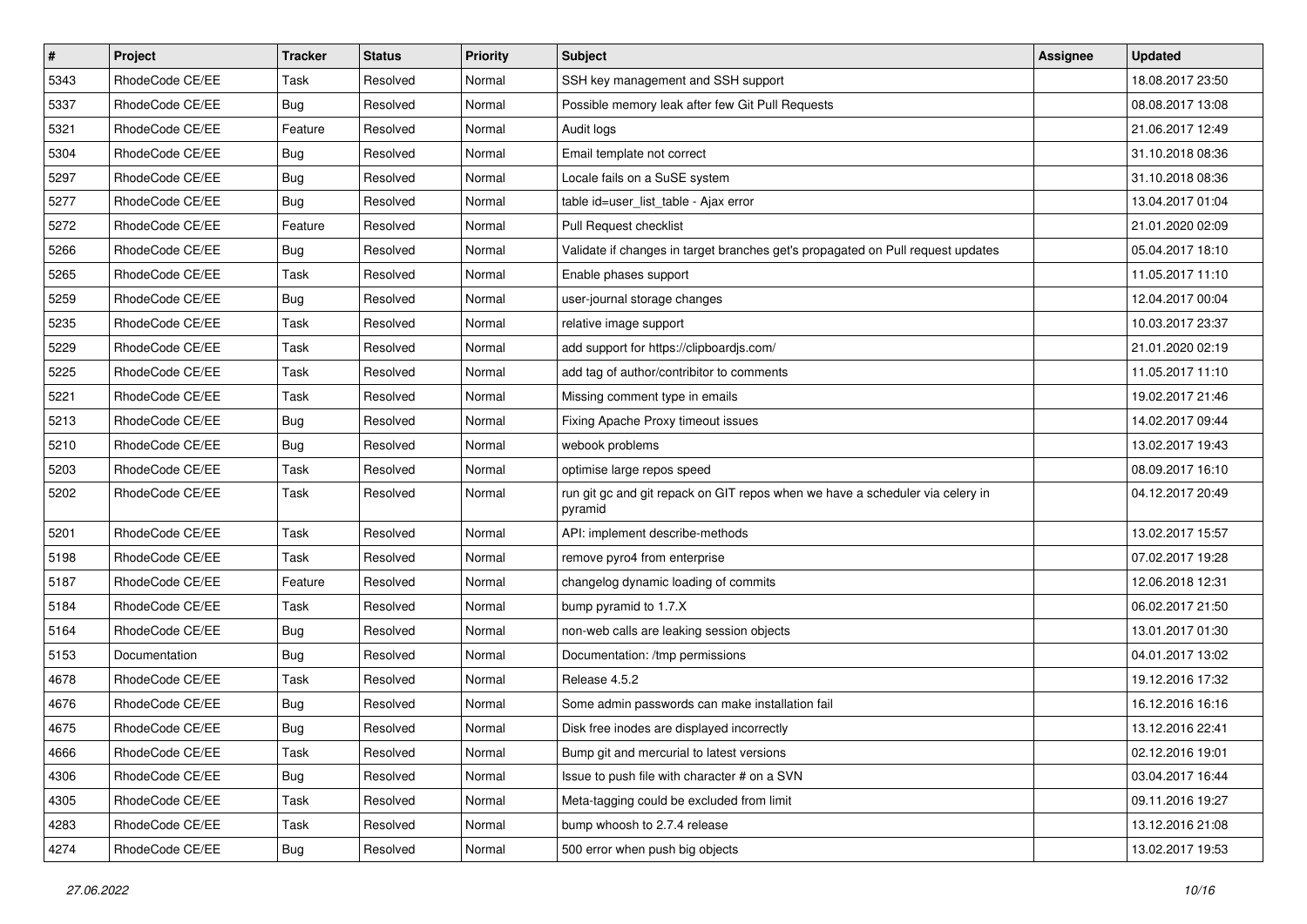| $\vert$ # | <b>Project</b>       | <b>Tracker</b> | <b>Status</b> | Priority | <b>Subject</b>                                                                                        | Assignee           | <b>Updated</b>   |
|-----------|----------------------|----------------|---------------|----------|-------------------------------------------------------------------------------------------------------|--------------------|------------------|
| 4266      | RhodeCode CE/EE      | Bug            | Resolved      | Normal   | Error 500 on integrations page after setting up Webhook                                               |                    | 17.10.2016 15:35 |
| 4227      | RhodeCode CE/EE      | Support        | Resolved      | Normal   | VBScript files detected as text/plain - no syntax highlighting                                        |                    | 14.09.2016 22:38 |
| 4207      | RhodeCode CE/EE      | Feature        | Resolved      | Normal   | Support for obsolescence markers in changelog UI                                                      |                    | 19.05.2017 16:14 |
| 4192      | RhodeCode CE/EE      | Feature        | Resolved      | Normal   | [ce, ee] slack/hipchat integrations group commits by branch pushed                                    |                    | 09.09.2016 19:01 |
| 4169      | RhodeCode CE/EE      | Task           | Resolved      | Normal   | re-architecture celery support                                                                        |                    | 17.11.2017 19:21 |
| 4151      | RhodeCode CE/EE      | Task           | Resolved      | Normal   | [packaging] Subversion to current 1.9.X                                                               |                    | 09.09.2016 10:18 |
| 4140      | RhodeCode CE/EE      | Task           | Resolved      | Normal   | Check middleware chain status, and Verify that special middleware is catching<br>exceptions correctly |                    | 23.08.2016 12:13 |
| 4108      | RhodeCode CE/EE      | Task           | Resolved      | Normal   | Release 4.2.2                                                                                         |                    | 14.10.2016 13:08 |
| 4090      | RhodeCode CE/EE      | Bug            | Resolved      | Normal   | test ticket                                                                                           |                    | 09.03.2021 20:39 |
| 4089      | RhodeCode CE/EE      | <b>Bug</b>     | Resolved      | Normal   | svn repository does not exist                                                                         |                    | 12.06.2018 12:29 |
| 4081      | RhodeCode CE/EE      | Support        | Resolved      | Normal   | Receiving server 500 error when trying to clone repo from windows client using<br>eclipse             |                    | 12.07.2016 14:30 |
| 4044      | RhodeCode CE/EE      | Feature        | Resolved      | Normal   | <b>Branch permissions</b>                                                                             |                    | 30.08.2018 09:48 |
| 4003      | RhodeCode CE/EE      | Task           | Resolved      | Normal   | User personal repository groups improvements                                                          |                    | 07.11.2016 16:12 |
| 3999      | RhodeCode CE/EE      | Feature        | Resolved      | Normal   | Add `send account information` to user creation page                                                  |                    | 28.06.2016 15:22 |
| 3991      | RhodeCode Appenlight | Bug            | Resolved      | Normal   | report logs need upper margin                                                                         |                    | 21.06.2016 18:55 |
| 3989      | RhodeCode Appenlight | Bug            | Resolved      | Normal   | even up report spacing                                                                                |                    | 21.06.2016 18:55 |
| 3981      | RhodeCode CE/EE      | Feature        | Resolved      | Normal   | Add cloud hosting like Gitlab, GitHub                                                                 |                    | 02.03.2020 09:14 |
| 3555      | RhodeCode CE/EE      | Bug            | Resolved      | Normal   | Then disabled repo location change the panel should explicitly state that it's disabled               |                    | 25.04.2016 10:34 |
| 3357      | RhodeCode CE/EE      | Bug            | Resolved      | Normal   | switch to sometimes fails to load files metadata                                                      |                    | 30.03.2016 10:56 |
| 3239      | RhodeCode CE/EE      | Task           | Resolved      | Normal   | Catch all route for repo page or repo group page is always executing checks for<br>every page         |                    | 21.04.2016 11:30 |
| 2817      | RhodeCode CE/EE      | Feature        | Resolved      | Normal   | Make largefiles downloadable from the interface                                                       |                    | 27.03.2017 14:04 |
| 2744      | RhodeCode CE/EE      | Task           | Resolved      | Normal   | Deprecating Internet Explorer                                                                         |                    | 06.07.2016 12:04 |
| 2264      | RhodeCode CE/EE      | Bug            | Resolved      | Normal   | New user password change doesn't actually require a password change.                                  |                    | 12.08.2016 16:01 |
| 1404      | RhodeCode CE/EE      | Bug            | Resolved      | Normal   | clone of really huge git repo (4gb) causes pyro to explode                                            |                    | 07.02.2017 14:52 |
| 5368      | RhodeCode CE/EE      | Feature        | Resolved      | Normal   | Mercurial: Close branch before merging it                                                             | Mathieu Cantin     | 21.01.2020 02:11 |
| 4279      | RhodeCode CE/EE      | Bug            | Resolved      | Normal   | re-captcha validation is broken                                                                       | Martin<br>Bornhold | 26.10.2016 22:27 |
| 4277      | RhodeCode CE/EE      | Bug            | Resolved      | Normal   | [frontend] System info page does not work correctly in safari.                                        | Martin<br>Bornhold | 04.11.2016 12:08 |
| 4271      | RhodeCode CE/EE      | Bug            | Resolved      | Normal   | Browsing new repository groups via SVN issue                                                          | Martin<br>Bornhold | 19.10.2016 11:11 |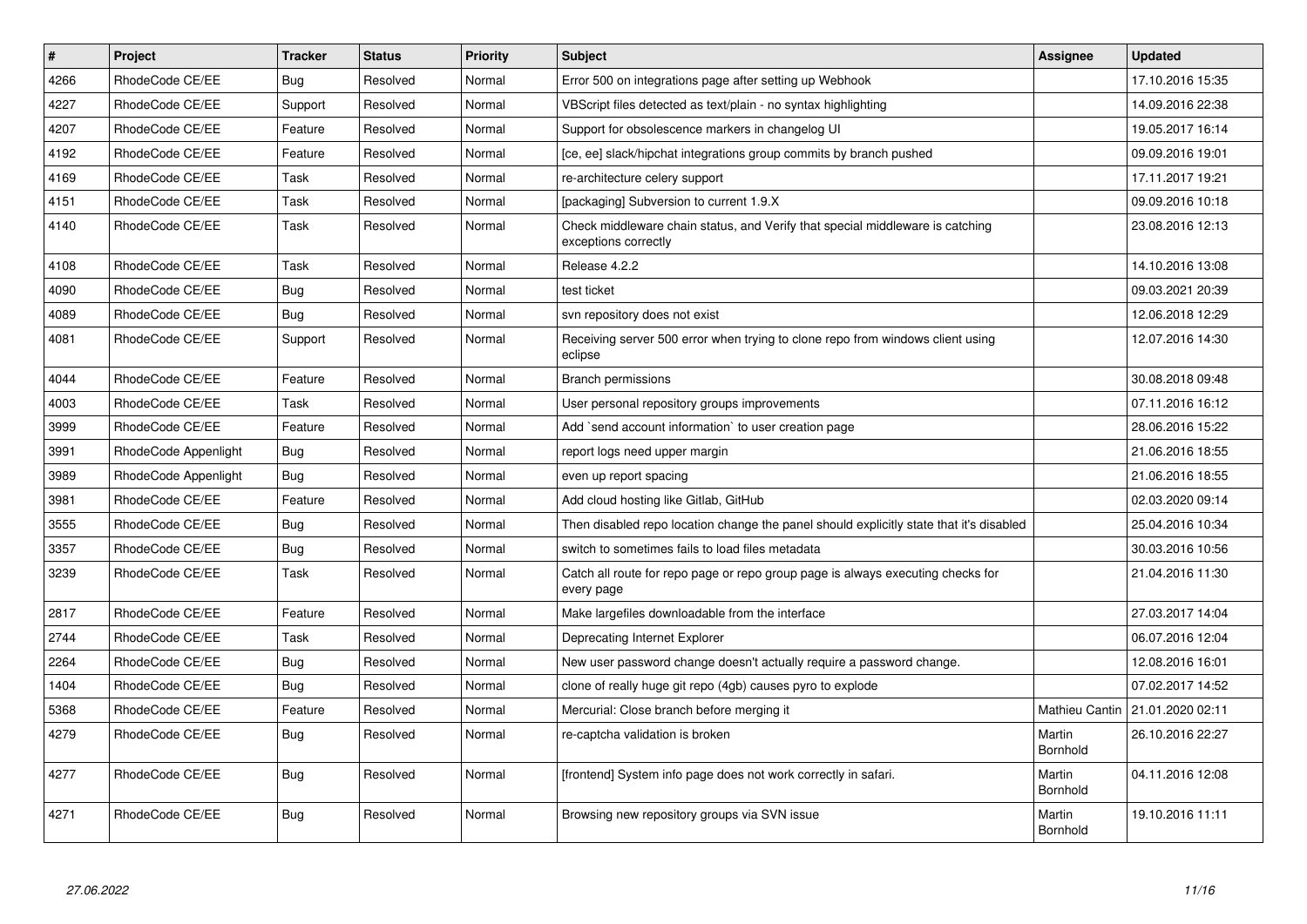| $\vert$ # | Project         | <b>Tracker</b> | <b>Status</b> | <b>Priority</b> | <b>Subject</b>                                                                                       | Assignee                            | <b>Updated</b>   |
|-----------|-----------------|----------------|---------------|-----------------|------------------------------------------------------------------------------------------------------|-------------------------------------|------------------|
| 4247      | RhodeCode CE/EE | Bug            | Resolved      | Normal          | [vcs] Using current time as timestamp during archive creating leads to changing<br>hashes            | Martin<br><b>Bornhold</b>           | 28.09.2016 12:07 |
| 4244      | RhodeCode CE/EE | Support        | Resolved      | Normal          | mod day syn template error when using auth realm with spaces in it                                   | Martin<br>Bornhold                  | 28.09.2016 12:07 |
| 4237      | RhodeCode CE/EE | Task           | Resolved      | Normal          | Enable HTTP support                                                                                  | Martin<br>Bornhold                  | 12.10.2016 11:51 |
| 4203      | RhodeCode CE/EE | Task           | Resolved      | Normal          | Get rid of svn.proxy.parent path root, and replace it with reading storage location<br>from Database | Martin<br>Bornhold                  | 22.09.2016 14:31 |
| 3950      | RhodeCode CE/EE | Bug            | Resolved      | Normal          | [ce, ee] trying to merge pr against a deleted branch/bookmark breaks the pr page                     | Martin<br>Bornhold                  | 27.10.2016 16:12 |
| 1055      | RhodeCode CE/EE | Feature        | Resolved      | Normal          | [pr, vcs] Expose the shadow repository of a pull request                                             | Martin<br>Bornhold                  | 26.10.2016 10:33 |
| 5587      | RhodeCode CE/EE | Bug            | Resolved      | Normal          | Broken metatags in 4.18.1                                                                            | Marcin Lulek                        | 29.01.2020 11:46 |
| 4269      | RhodeCode CE/EE | Support        | Resolved      | Normal          | Allow flash messages to be permanently surpressed                                                    | Marcin Lulek                        | 14.10.2016 12:46 |
| 5386      | RhodeCode CE/EE | Task           | Resolved      | Normal          | Increase security for Email Change                                                                   | Marcin<br>Kuzminski<br>[CTO]        | 17.02.2018 17:29 |
| 5150      | RhodeCode CE/EE | Task           | Resolved      | Normal          | Password reset promts in my account should be hidden in accounts that are not of<br>type rhodecode   | Marcin<br>Kuzminski<br>[CTO]        | 02.01.2017 16:34 |
| 4670      | RhodeCode CE/EE | Task           | Resolved      | Normal          | Release 4.5.1                                                                                        | Marcin<br>Kuzminski<br>[CTO]        | 06.12.2016 21:13 |
| 4297      | RhodeCode CE/EE | Task           | Resolved      | Normal          | redo the my-pull-requests page to use the datagrid                                                   | Marcin<br>Kuzminski<br>[CTO]        | 01.11.2016 09:31 |
| 4282      | RhodeCode CE/EE | Task           | Resolved      | Normal          | Add inode limit together with disk usage                                                             | Marcin<br>Kuzminski<br><b>ICTOI</b> | 19.10.2016 12:18 |
| 4281      | RhodeCode CE/EE | Task           | Resolved      | Normal          | Fix docs on To `increase database performance`                                                       | Marcin<br>Kuzminski<br>[CTO]        | 18.10.2016 16:39 |
| 4276      | RhodeCode CE/EE | <b>Bug</b>     | Resolved      | Normal          | System info page uses mercurial/git versions from RhodeCode instead of VCSServer                     | Marcin<br>Kuzminski<br>[CTO]        | 14.11.2016 21:19 |
| 4250      | RhodeCode CE/EE | Bug            | Resolved      | Normal          | Adding a reviewer into existing PR doesn't set a reason.                                             | Marcin<br>Kuzminski<br>[CTO]        | 07.10.2016 20:05 |
| 4245      | RhodeCode CE/EE | Task           | Resolved      | Normal          | Convert control command to use http mode by default                                                  | Marcin<br>Kuzminski<br>[CTO]        | 14.10.2016 16:13 |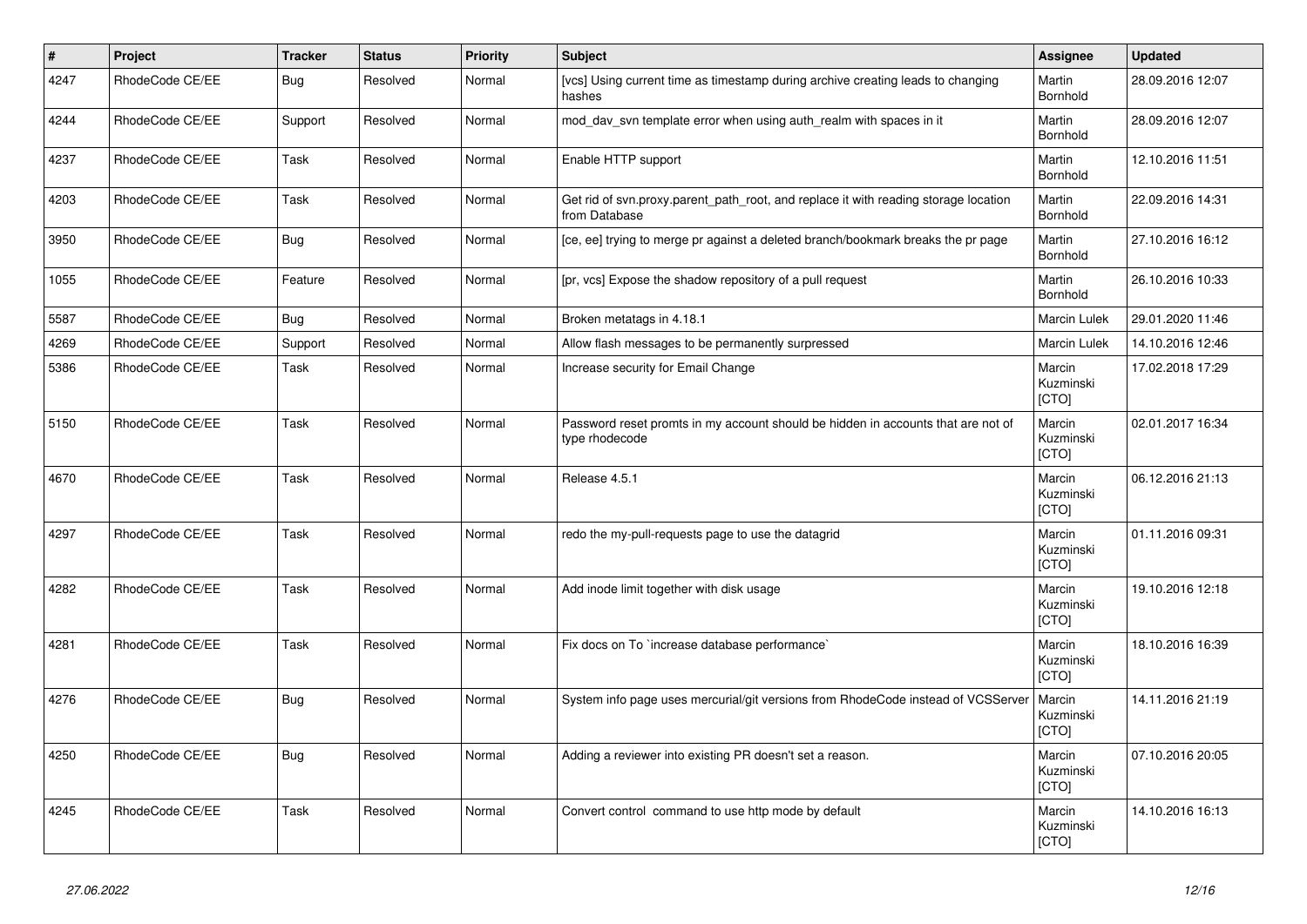| $\vert$ # | Project         | <b>Tracker</b> | <b>Status</b> | <b>Priority</b> | <b>Subject</b>                                                                                 | Assignee                     | <b>Updated</b>                   |
|-----------|-----------------|----------------|---------------|-----------------|------------------------------------------------------------------------------------------------|------------------------------|----------------------------------|
| 4219      | RhodeCode CE/EE | Feature        | Resolved      | Normal          | [ce, ee] Add mandatory reviewers for pull requests                                             | Marcin<br>Kuzminski<br>[CTO] | 20.06.2017 15:23                 |
| 4211      | RhodeCode CE/EE | Feature        | Resolved      | Normal          | [ce, ee] increase webhook flexibility                                                          | Marcin<br>Kuzminski<br>[CTO] | 20.06.2022 10:55                 |
| 4178      | RhodeCode CE/EE | Bug            | Resolved      | Normal          | RhodeCode EE OVA VM wont run on a ESX 6.0 host                                                 | Marcin<br>Kuzminski<br>[CTO] | 15.09.2016 13:25                 |
| 4065      | RhodeCode CE/EE | Bug            | Resolved      | Normal          | [ux, login] 404 on login after comment attempt                                                 | Marcin<br>Kuzminski<br>[CTO] | 04.07.2016 00:40                 |
| 4036      | RhodeCode CE/EE | Bug            | Resolved      | Normal          | encrypted clone_uri can throw unicodeerror after key change                                    | Marcin<br>Kuzminski<br>[CTO] | 27.06.2016 19:38                 |
| 3556      | RhodeCode CE/EE | Task           | Resolved      | Normal          | Disable and rename initial_repo_scan flag                                                      | Marcin<br>Kuzminski<br>[CTO] | 22.04.2016 14:33                 |
| 3549      | RhodeCode CE/EE | Bug            | Resolved      | Normal          | [4.0.0 regression], file source links use last commit id instead of current commit id          | Marcin<br>Kuzminski<br>[CTO] | 21.04.2016 16:10                 |
| 4254      | RhodeCode CE/EE | Bug            | Resolved      | Normal          | [frontend] 500 Internal Server Error with i18n-ed pages                                        |                              | Lisa Quatmann   30.09.2016 14:38 |
| 4224      | RhodeCode CE/EE | Bug            | Resolved      | Normal          | [docs] update docs re: removing old instances when switching editions                          |                              | Lisa Quatmann   11.10.2016 15:36 |
| 4194      | RhodeCode CE/EE | Task           | Resolved      | Normal          | move svn http backend out of labs into a real VCS settings                                     |                              | Lisa Quatmann   14.09.2016 23:16 |
| 4121      | RhodeCode CE/EE | Bug            | Resolved      | Normal          | [ce, ee] server announcement has extra margin                                                  |                              | Lisa Quatmann   26.09.2016 14:00 |
| 3488      | RhodeCode CE/EE | Bug            | Resolved      | Normal          | [frontend, styling] update icon font                                                           |                              | Lisa Quatmann   04.10.2016 13:27 |
| 4153      | RhodeCode CE/EE | Task           | Resolved      | Normal          | Optimize readme fetching by changing the system of readme detection                            | Johannes<br>Bornhold         | 09.09.2016 10:17                 |
| 3971      | RhodeCode CE/EE | Bug            | Resolved      | Normal          | [ce, vcs] Merge requests/Pull requests failing due to rebase problem                           | Johannes<br><b>Bornhold</b>  | 19.07.2016 15:54                 |
| 5615      | RhodeCode CE/EE | Feature        | Resolved      | Normal          | Misleading message in PR diff view "File was deleted in this version"                          | Daniel D                     | 23.04.2020 17:40                 |
| 5610      | RhodeCode CE/EE | Bug            | Resolved      | Normal          | Files navigation looses the at= <name> marker</name>                                           | Daniel D                     | 03.10.2021 23:23                 |
| 5602      | RhodeCode CE/EE | Feature        | Resolved      | Normal          | Copy full path only copies partial                                                             | Daniel D                     | 30.03.2020 16:04                 |
| 5599      | RhodeCode CE/EE | <b>Bug</b>     | Resolved      | Normal          | SVN navigation to trunk fails                                                                  | Daniel D                     | 04.04.2020 11:21                 |
| 5581      | RhodeCode CE/EE | Feature        | Resolved      | Normal          | expose `send email` option in the HTTP API, for `comment commit` and<br>`comment_pull_request` | Daniel D                     | 29.01.2020 11:46                 |
| 5579      | RhodeCode CE/EE | Bug            | Resolved      | Normal          | JS bug when a commit message can be parsed as a number                                         | Daniel D                     | 20.01.2020 10:04                 |
| 4311      | RhodeCode CE/EE | Task           | Resolved      | Normal          | Diffs feedback                                                                                 | Daniel D                     | 26.11.2016 14:10                 |
| 4296      | RhodeCode CE/EE | Bug            | Resolved      | Normal          | [ee] Can not create pull requests with reviewers.                                              | Daniel D                     | 07.11.2016 21:17                 |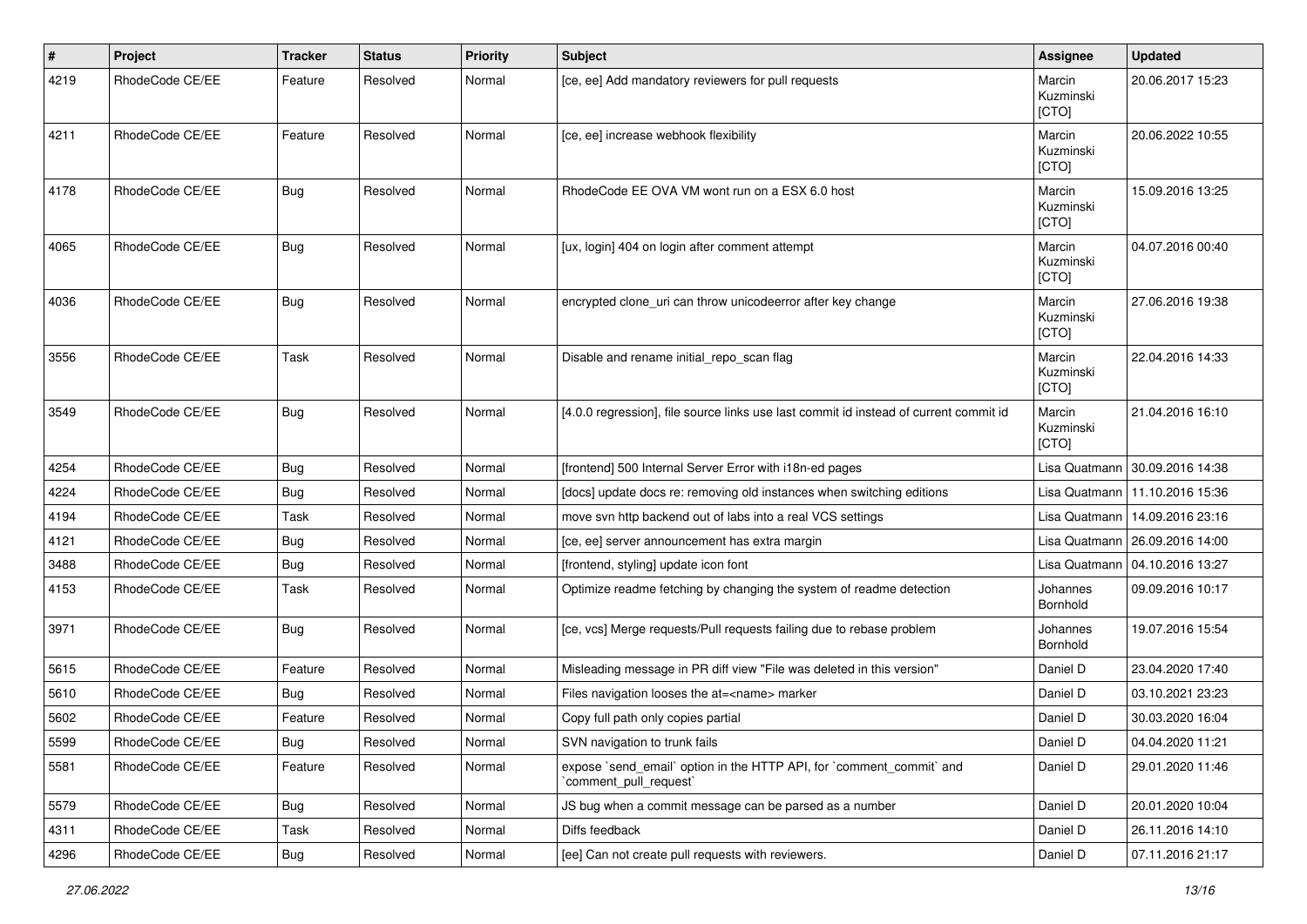| $\pmb{\#}$ | Project         | <b>Tracker</b> | <b>Status</b> | <b>Priority</b> | Subject                                                                                                              | Assignee                     | <b>Updated</b>   |
|------------|-----------------|----------------|---------------|-----------------|----------------------------------------------------------------------------------------------------------------------|------------------------------|------------------|
| 4288       | RhodeCode CE/EE | Task           | Resolved      | Normal          | [ce, ee] unify controllers that use diffs                                                                            | Daniel D                     | 02.08.2017 11:41 |
| 4278       | RhodeCode CE/EE | Bug            | Resolved      | Normal          | [admin] Clicking the save button in admin -> settings -> issue tracker leads to<br>exception if no patterns entered. | Daniel D                     | 18.10.2016 13:38 |
| 4267       | RhodeCode CE/EE | Feature        | Resolved      | Normal          | [ce, ee] jira tracker integration wildcard project key support                                                       | Daniel D                     | 10.10.2016 20:13 |
| 4238       | RhodeCode CE/EE | Task           | Resolved      | Normal          | default reviewers updates                                                                                            | Daniel D                     | 06.10.2016 14:26 |
| 4225       | RhodeCode CE/EE | Feature        | Resolved      | Normal          | [ce, ee] repo group integrations cascade to child repo groups                                                        | Daniel D                     | 14.09.2016 11:12 |
| 4202       | RhodeCode CE/EE | Task           | Resolved      | Normal          | Polish the 503.html page                                                                                             | Daniel D                     | 30.08.2016 23:54 |
| 4183       | RhodeCode CE/EE | Feature        | Resolved      | Normal          | Different roles for PR reviewers                                                                                     | Daniel D                     | 12.10.2020 23:13 |
| 4181       | RhodeCode CE/EE | Task           | Resolved      | Normal          | Integrations: allow root repos only integrations                                                                     | Daniel D                     | 31.08.2016 17:44 |
| 4180       | RhodeCode CE/EE | Task           | Resolved      | Normal          | integrations: possible limit the updates sent                                                                        | Daniel D                     | 22.08.2016 12:22 |
| 4175       | RhodeCode CE/EE | Feature        | Resolved      | Normal          | [ce, ee] repo group integrations                                                                                     | Daniel D                     | 16.08.2016 20:00 |
| 4091       | RhodeCode CE/EE | Bug            | Resolved      | Normal          | [ce, ee] Redmine integration blocks for 30 seconds if redmine server not available                                   | Daniel D                     | 15.07.2016 12:26 |
| 1131       | RhodeCode CE/EE | Feature        | Resolved      | Normal          | Implement default reviewers for code review                                                                          | Daniel D                     | 21.09.2016 18:28 |
| 5326       | RhodeCode CE/EE | Task           | Resolved      | Normal          | Public usergroup profile                                                                                             | Bartłomiej<br>Wołyńczyk      | 22.02.2018 15:44 |
| 2539       | RhodeCode CE/EE | Feature        | Feedback      | Normal          | Recursive deletion of resources                                                                                      |                              | 20.04.2016 08:52 |
| 3454       | RhodeCode CE/EE | Task           | Feedback      | Normal          | [ce/ee] visually differentiate the two editions                                                                      | Marcin<br>Kuzminski<br>[CTO] | 10.08.2016 03:30 |
| 4092       | RhodeCode CE/EE | <b>Bug</b>     | Feedback      | Normal          | [ce, ee] Redmine/JIRA integrations - smart commits                                                                   | Daniel D                     | 21.07.2016 12:59 |
| 5680       | RhodeCode CE/EE | <b>Bug</b>     | <b>New</b>    | High            | Inconsistent timezone display                                                                                        |                              | 20.04.2022 14:15 |
| 5645       | RhodeCode CE/EE | <b>Bug</b>     | New           | High            | Rhodecode returns 400 Bad request on huge mercurial repos                                                            |                              | 18.12.2020 06:29 |
| 5639       | RhodeCode CE/EE | Support        | New           | High            | 500 Internal Server Error   The server has either erred  after importing Database<br>from backup                     |                              | 22.11.2020 09:15 |
| 5552       | RhodeCode CE/EE | Feature        | New           | High            | PR dependency across repos                                                                                           |                              | 22.06.2019 01:15 |
| 5524       | RhodeCode CE/EE | <b>Bug</b>     | New           | High            | Cannot log into RhodeCode anymore                                                                                    |                              | 15.01.2019 17:08 |
| 5519       | RhodeCode CE/EE | Bug            | New           | High            | User unable to fork the repo despite setting Repository Forking to Disabled                                          |                              | 11.12.2018 22:21 |
| 5510       | RhodeCode CE/EE | <b>Bug</b>     | New           | High            | AssertionError: unexpected parameters: user agent & hook type                                                        |                              | 31.07.2021 11:14 |
| 5414       | RhodeCode CE/EE | <b>Bug</b>     | New           | High            | When Opening New Pull Request, Target Revision Default Is Undesireable                                               |                              | 11.04.2018 23:20 |
| 5289       | RhodeCode CE/EE | Feature        | New           | High            | Ability to Upload/Replace a file using the UI                                                                        |                              | 22.09.2017 10:29 |
| 4116       | RhodeCode CE/EE | Bug            | New           | High            | [ee] Starting EE or running paster commands like setup-rhodecode does not work<br>without setting LC_ALL properly.   |                              | 18.08.2016 21:03 |
| 3364       | RhodeCode CE/EE | Support        | <b>New</b>    | High            | Allow Specifying the Commit Message for Pull Request Merges                                                          |                              | 17.04.2018 21:51 |
| 4213       | RhodeCode CE/EE | Feature        | <b>New</b>    | High            | Embed PostgreSQL database                                                                                            | Marcin<br>Kuzminski<br>[CTO] | 03.09.2016 23:45 |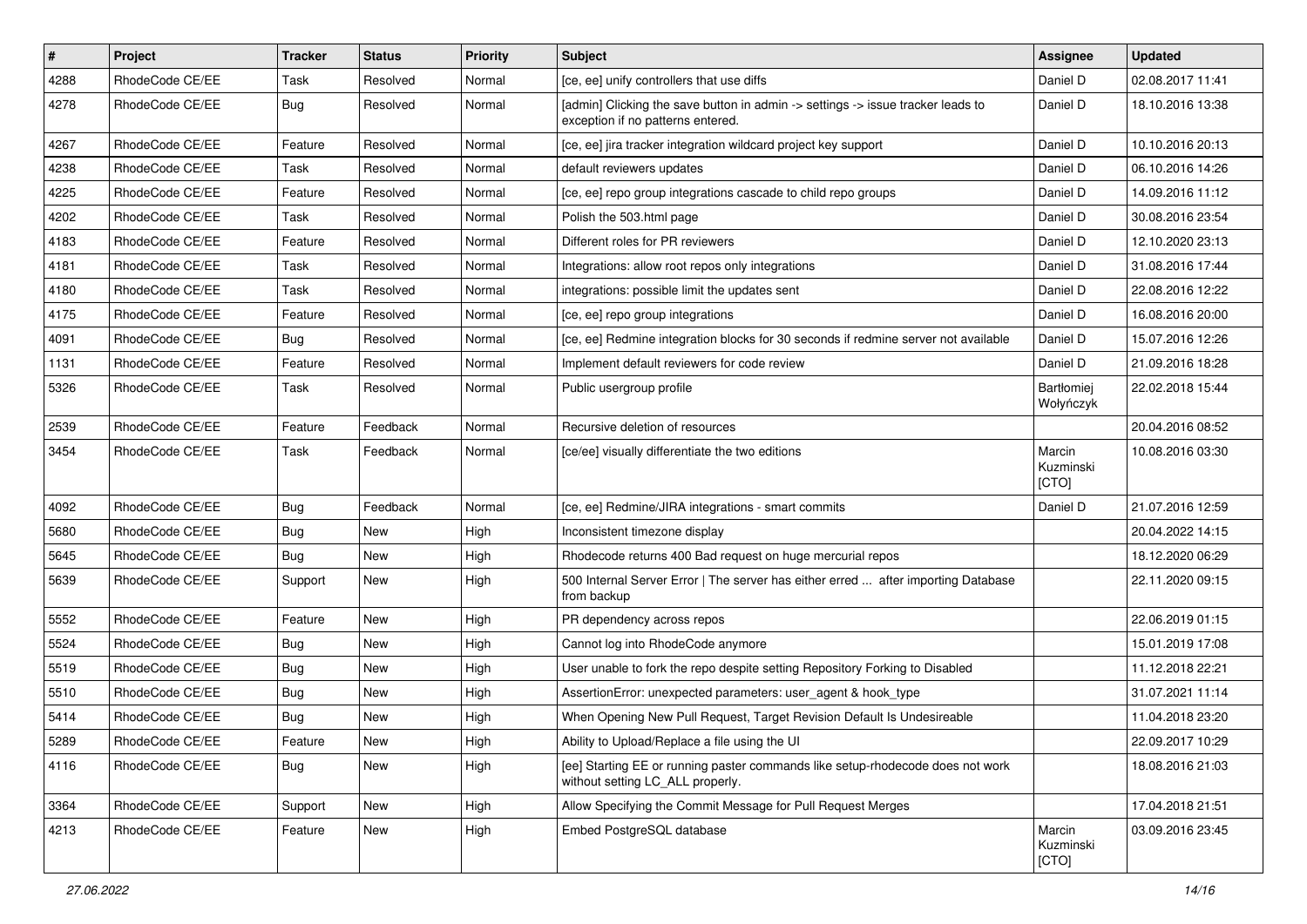| $\pmb{\#}$ | <b>Project</b>  | <b>Tracker</b> | <b>Status</b> | <b>Priority</b> | Subject                                                                                 | <b>Assignee</b>              | <b>Updated</b>   |
|------------|-----------------|----------------|---------------|-----------------|-----------------------------------------------------------------------------------------|------------------------------|------------------|
| 317        | Documentation   | Feature        | New           | High            | Styling                                                                                 | <b>Brian Butler</b>          | 07.07.2016 10:10 |
| 5399       | RhodeCode CE/EE | <b>Bug</b>     | In Progress   | High            | Issues with Git LFS integration                                                         |                              | 07.07.2019 22:21 |
| 3372       | RhodeCode CE/EE | Bug            | In Progress   | High            | [Idap, groups] Customer gets an empty list of groups                                    | Mikhail<br>Chernykh          | 08.06.2016 11:32 |
| 5636       | RhodeCode CE/EE | Bug            | Resolved      | High            | Remap and Rescan 500 Internal Server Error                                              |                              | 30.04.2021 08:53 |
| 5622       | RhodeCode CE/EE | <b>Bug</b>     | Resolved      | High            | Upgrade from 4.18.3 to 4.19.3 broke all PRs                                             |                              | 28.07.2020 16:44 |
| 5567       | RhodeCode CE/EE | <b>Bug</b>     | Resolved      | High            | Error after PR was updated                                                              |                              | 20.01.2020 10:04 |
| 5560       | RhodeCode CE/EE | <b>Bug</b>     | Resolved      | High            | Check all permission API function to flush caches for auth_perms                        |                              | 08.06.2021 23:56 |
| 5528       | RhodeCode CE/EE | <b>Bug</b>     | Resolved      | High            | Empty Unicode file causes the PR to return HTTP 500                                     |                              | 28.02.2019 13:52 |
| 5513       | RhodeCode CE/EE | <b>Bug</b>     | Resolved      | High            | Gist: GitHub flavoured markdown gist creation fails                                     |                              | 07.07.2019 22:21 |
| 5502       | RhodeCode CE/EE | Bug            | Resolved      | High            | 500 error when using multiple custom branch permissions                                 |                              | 07.12.2018 09:49 |
| 5489       | RhodeCode CE/EE | Bug            | Resolved      | High            | grant_user_permission_to_repo_group API call fails to set permissions on child<br>repos |                              | 11.07.2018 09:57 |
| 5436       | RhodeCode CE/EE | <b>Bug</b>     | Resolved      | High            | Unable To Open Pull Request in 4.11.2                                                   |                              | 14.02.2018 11:14 |
| 5433       | RhodeCode CE/EE | <b>Bug</b>     | Resolved      | High            | RhodeCode Community 4.11 doesn't handle HG largefiles extension                         |                              | 01.02.2018 20:08 |
| 5391       | RhodeCode CE/EE | Task           | Resolved      | High            | Secure Email change                                                                     |                              | 17.04.2018 21:50 |
| 4677       | RhodeCode CE/EE | Support        | Resolved      | High            | API get_repo_refs not working?                                                          |                              | 19.12.2016 11:46 |
| 4304       | RhodeCode CE/EE | <b>Bug</b>     | Resolved      | High            | Search: Internal Server Error                                                           |                              | 26.11.2016 16:26 |
| 4235       | RhodeCode CE/EE | Task           | Resolved      | High            | Support GIT LFS server                                                                  |                              | 23.03.2017 17:24 |
| 4206       | RhodeCode CE/EE | <b>Bug</b>     | Resolved      | High            | Error creating SVN groups                                                               |                              | 15.09.2016 13:24 |
| 5523       | RhodeCode CE/EE | <b>Bug</b>     | Resolved      | High            | user from AD is asked to change his password when logs in.                              | Thierry<br>Wynsdau           | 28.05.2020 20:28 |
| 5516       | RhodeCode CE/EE | Support        | Resolved      | High            | Cannot log into RhodeCode                                                               | Thierry<br>Wynsdau           | 28.05.2020 20:28 |
| 4243       | RhodeCode CE/EE | Support        | Resolved      | High            | Gist visibility update?                                                                 | Martin<br>Bornhold           | 27.09.2016 06:40 |
| 4184       | RhodeCode CE/EE | Bug            | Resolved      | High            | fix content INT overflow bug                                                            | Marcin<br>Kuzminski<br>[CTO] | 23.08.2016 10:31 |
| 4199       | RhodeCode CE/EE | <b>Bug</b>     | Resolved      | High            | investigate: ongoing SSL problems when switching to 4.X from 3.X                        | Johannes<br>Bornhold         | 15.09.2016 13:14 |
| 5608       | RhodeCode CE/EE | Bug            | Resolved      | High            | svn+ssh user set incorrectly                                                            | Daniel D                     | 31.03.2020 18:21 |
| 5606       | RhodeCode CE/EE | Bug            | Resolved      | High            | SVN + ssh subdirectory failure                                                          | Daniel D                     | 09.04.2020 03:29 |
| 5604       | RhodeCode CE/EE | Bug            | Resolved      | High            | Search error on second result page                                                      | Daniel D                     | 30.03.2020 16:01 |
| 4268       | RhodeCode CE/EE | Bug            | Resolved      | High            | [ee] default reviewers from changed lines is returning wrong values                     | Daniel D                     | 06.10.2016 14:35 |
| 4233       | RhodeCode CE/EE | Bug            | Resolved      | High            | slack, git push problem                                                                 | Daniel D                     | 26.09.2016 11:56 |